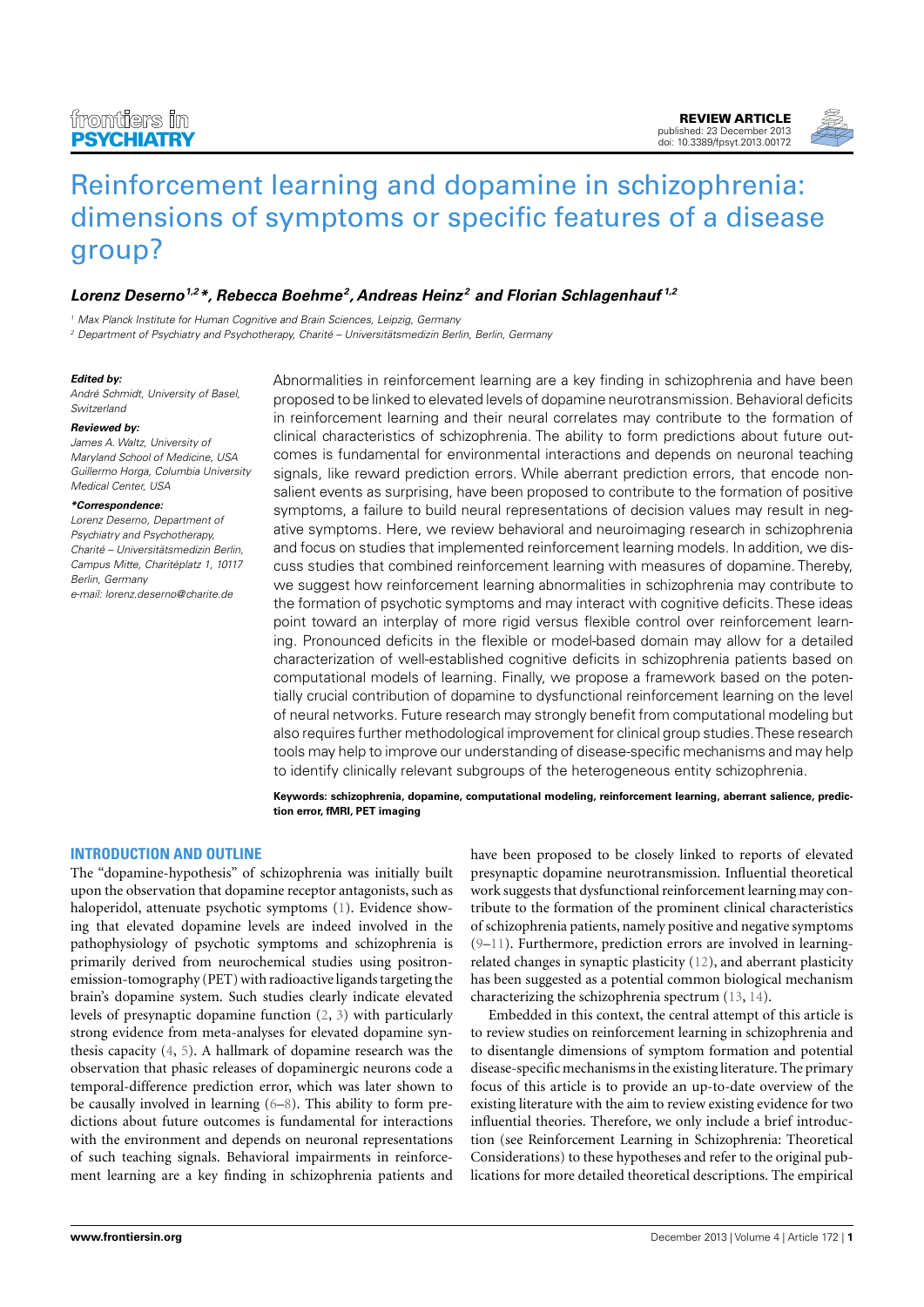studies reviewed here comprise behavioral and functional neuroimaging studies [restricted to functional magnetic resonance imaging (fMRI) and PET] in patients suffering from schizophrenia. In the first part, we start with studies on reward anticipation and processing based on pre-learned contingencies. Subsequently, we focus on studies that directly examine learning over time with a focus on studies that implemented reinforcement learning models. Finally, we summarize studies that combined experimental perturbations of the brain's dopamine system, such as pharmacological challenges and molecular imaging (PET), with measures of reinforcement learning.

### **FEEDBACK ANTICIPATION AND PROCESSING**

A series of studies used the monetary incentive delay task (MID), a paradigm invented by Knutson and colleagues [[\(15\)](#page-12-12), see also Ref. [\(16\)](#page-12-13)]. The initial study demonstrated that participants speed up motor responses to obtain rewards and that anticipation as well as delivery of rewards evoke ventral striatal activation. The first application of this task in schizophrenia patients was carried out by Juckel and colleagues: they found reduced ventral striatal activation in unmedicated patients [\(17\)](#page-12-14). This finding was subsequently replicated in a larger cohort of drug-naïve, first-episode patients [\(18,](#page-12-15) [19\)](#page-12-16). In the study by Juckel et al. [\(17\)](#page-12-14), it was demonstrated that blunting of anticipatory ventral striatal activation elicited by monetary reward reflected the individual degree of negative symptoms [\(17\)](#page-12-14). This association was also present in patients treated with typical or first generation antipsychotics (FGAs, or "typical" antipsychotics), who showed reduced ventral striatal activation during reward anticipation, while patients treated with atypical or second generation antipsychotics (SGAs, or "atypical" antipsychotics) showed intact activation during anticipation of monetary reward in the same region [\(20,](#page-12-17) [21\)](#page-12-18). This effect of SGAs was recently replicated in a larger cohort of patients [\(22\)](#page-12-19). In line with these results, further studies applying the MID task in chronic schizophrenia patients medicated predominantly with SGAs did not find reduced ventral striatal anticipation of monetary reward in the patient group, as a whole [\(23–](#page-12-20)[25\)](#page-12-21). Two studies replicated the association of reward anticipation with negative symptoms [\(25\)](#page-12-21) and apathy [\(24\)](#page-12-22), while two other studies reported a correlation of ventral striatal activation during reward anticipation with positive symptoms [\(18,](#page-12-15) [19\)](#page-12-16).

Although the static MID task is thought to mirror aspects of animal experiments studying reinforcement learning in the dopaminergic system [e.g., Ref. [\(6\)](#page-12-5)], the gross time scale of fMRI compared to neurophysiological studies needs to be taken into account [\(26\)](#page-12-23). Nevertheless, it has been demonstrated that ventral striatal activation during reward anticipation is indeed modulated by dopamine: a positive correlation between the anticipatory activation in core dopamine areas and reward-induced dopamine release was observed via competition of endogenous dopamine with a PET D2/3-receptor radioligand [\(27\)](#page-12-24). In a study by Knutson et al. [\(28\)](#page-12-25), diminished ventral striatal reward anticipation was reported when comparing healthy participants receiving amphetamine (resulting in a massive release of dopamine) to placebo [\(28\)](#page-12-25). The latter study coincides with the results reported above in schizophrenia patients during reward anticipation and the wellestablished finding of elevated presynaptic dopamine function in

schizophrenia using PET with FDOPA and similar tracers [for meta-analyses see: Ref. [\(4,](#page-12-3) [5\)](#page-12-4)]. Based on this, it appears conceivable that event-related responses to reward-indicating cues disappear in the noise of elevated dopaminergic activity observed in schizophrenia patients and that this may ultimately contribute to a failure of salience attribution to environmentally relevant stimuli [\(9,](#page-12-7) [10,](#page-12-26) [29\)](#page-12-27). Interestingly, Esslinger et al. [\(18\)](#page-12-15) implemented the MID task in combination with another task possibly reflecting salience and showed in an exploratory correlation analysis that more pronounced ventral striatal hypoactivation during reward anticipation was associated with more salience attribution to neutral stimuli [\(18\)](#page-12-15). In line with this, a recent study using emotional picture stimuli demonstrated that schizophrenia patients rate neutral pictures as more salient [\(30\)](#page-12-28). These results provide some rather indirect support for the idea of aberrant salience in schizophrenia, which we will briefly introduce in the following section.

In contrast to reward anticipation, fewer studies used the MID task to examine the delivery of monetary outcome. One study [\(31\)](#page-12-29) found that violations of outcome expectancies triggered abnormal neural responses in unmedicated patients: While medialprefrontal activation was exaggerated when an expected-reward was omitted, ventral striatum (VS) displayed reduced activation for successful versus unsuccessful loss avoidance. The degree of delusion severity was found to be associated with activation in medial-prefrontal cortex (PFC) for successful versus unsuccessful loss avoidance. Moreover, functional connectivity between VS and medial PFC was reduced in patients. In a similar vein, Waltz et al. [\(25\)](#page-12-21) found reduced activation in the medial PFC and lateral PFC when comparing win versus loss trials in schizophrenia patients medicated with SGAs. Activation to reward delivery in lateral PFC was negatively correlated with the degree of positive and negative symptoms [\(25\)](#page-12-21). Another study [\(23\)](#page-12-20) tested high and low rewards together with high and low punishments against neutral events and found significant activation in lateral PFC of healthy controls, most likely reflecting salience. This activation pattern was diminished in patients treated with SGAs. Interestingly, a recent study showed exaggerated activation in dorsolateral PFC elicited by neutral outcomes in unmedicated patients [\(19\)](#page-12-16).

Two studies examined classical conditioning that actually took place outside the MRI scanner [\(32,](#page-12-30) [33\)](#page-12-31). These designs might be thought of as extensions to studies using the MID task: Contingencies were pre-learned before scanning, but allow one to distinguish between expected-rewards, unexpected-rewards (presumably mirroring positive prediction errors), and unexpected omissions of rewards (presumably mirroring negative prediction errors; [\(32\)](#page-12-30)). Juice was used as a primary reinforcer in 18 medicated patients [\(32\)](#page-12-30). Attenuated neural responses in dopaminergic core areas (midbrain and striatum) to expected and unexpected-reward deliveries were observed,while activation in reward omission trials was largely intact. Morris et al. [\(33\)](#page-12-31) completed this approach in a full  $2 \times 2$  design, thereby enabling an orthogonalization of the factors "rewards" and "surprise" as well as the interaction of both factors, which is assumed to mirror prediction-error-related brain activation. In 21 schizophrenia patients medicated with SGAs, this revealed a disrupted differentiation between expected and unexpected events in a way that ventral striatal activation is not coding prediction errors: while response to expected events in right VS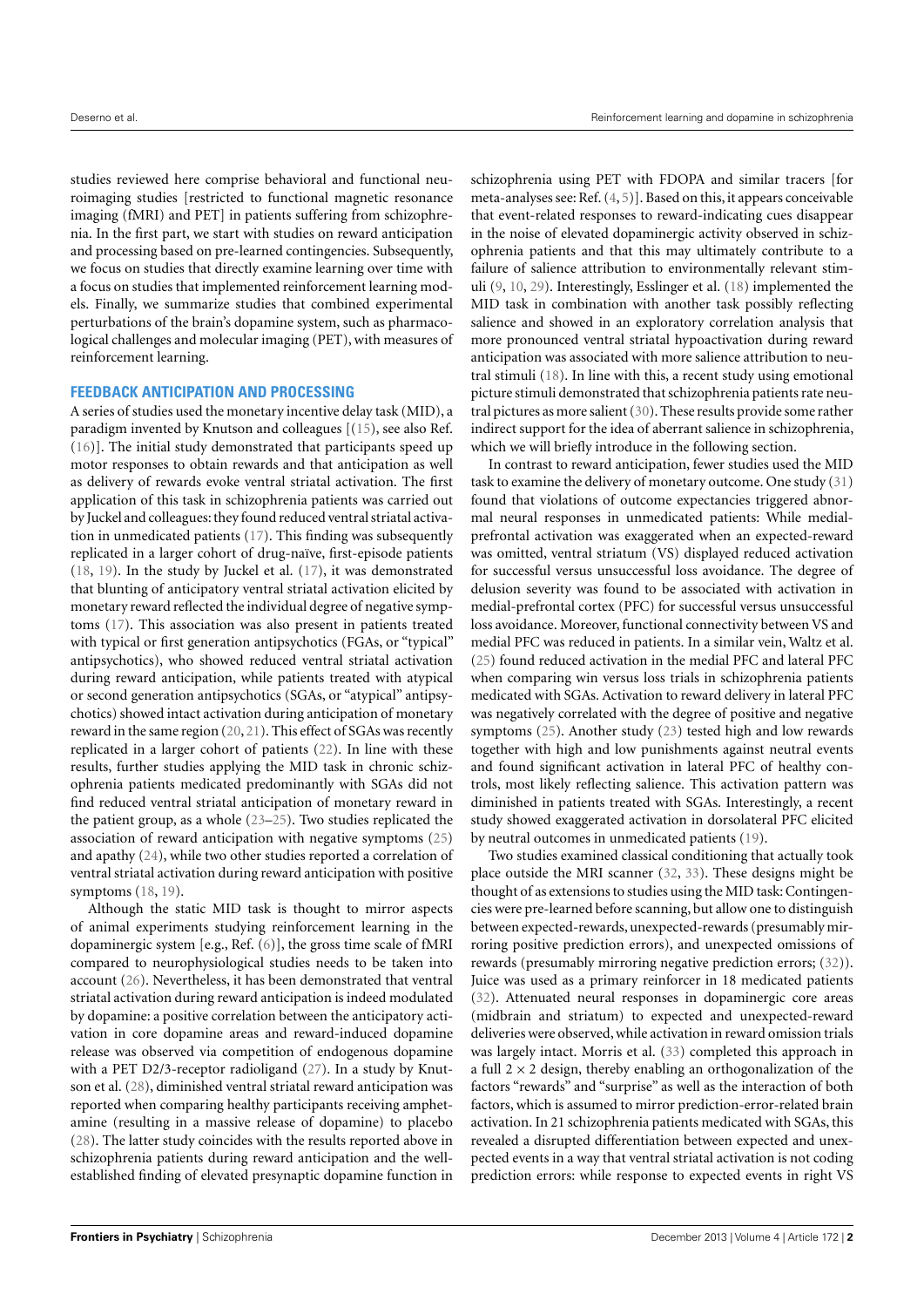was exaggerated, response to unexpected outcomes in left VS was found to be blunted [\(33\)](#page-12-31).

In summary, fMRI studies in reward processing using the MID task have so far provided important insights into the neural processes underlying outcome anticipation and delivery in schizophrenia. In particular, the finding of reduced ventral striatal activation during outcome anticipation was consistently replicated across three studies involving a total of 68 unmedicated patients. An association of anticipatory ventral striatal activation with negative symptoms was reported in five studies involving 10 unmedicated patients and 52 medicated patients. Antipsychotic medication remains a crucial issue since these drugs specifically block those striatal D2-receptors that are (among others) activated by potentially prediction-error-associated dopamine release [e.g., Ref. [\(34,](#page-12-32) [35\)](#page-12-33)] and moreover affect presynaptic dopamine synthesis [\(36,](#page-12-34) [37\)](#page-12-35). Therefore, assessing unmedicated patients is key to understanding dopamine dysfunction in schizophrenia and to avoiding confounds by medication effects, which also appear to differ depending on FGAs versus SGAs [\(20,](#page-12-17) [21\)](#page-12-18). Furthermore, one important limitation of the studies discussed thus far is the fact that all reward contingencies are pre-learned (i.e., before participants enter the MRI scanner and perform the task). Anticipatory brain activation during the MID task is likely to capture some aspects of reinforcement learning in particular with respect to cueor action-related value signals. Some kind of value quantification is usually the main outcome variable of reinforcement learning models. It is important to note that these functions evolve over time, which is also a fundamental principle of brain signals. This points out an important limitation of the MID studies which may therefore provide a rather coarse proxy of value-related brain activation and consequently emphasizes the necessity to study learning over the course of time. Thus, studying the temporal dynamics underlying the actual learning process may provide more insights into symptom- and disease-specific processes associated with schizophrenia. In contrast to studies which used the MID task or similar designs, all studies discussed in Section ["Behavioral Studies of](#page-3-0) [Reinforcement Learning in Schizophrenia"](#page-3-0) refer to experimental paradigms that investigate learning on a trial-by-trial basis. Detailed computational modeling of such temporal dynamics may be particularly helpful to elucidate dysfunctional processes in patients and to improve characterization of a heterogeneous disease entity that is so far still based on symptoms [\(38–](#page-12-36)[41\)](#page-13-0).

# <span id="page-2-0"></span>**REINFORCEMENT LEARNING IN SCHIZOPHRENIA: THEORETICAL CONSIDERATIONS**

Reinforcement learning represents a promising, theory-driven tool [\(42\)](#page-13-1) which aims to quantify learning on a trial-by-trial basis and has so far been implemented in a limited number of clinical group studies [e.g.,Ref. [\(43\)](#page-13-2),**[Table 1](#page-3-1)**].Although there are several different variants of models, most of them separate two main contributors to the learning process and both of them change on trial-by-trial (**Box 1**): first, the delivered outcome which refers to the time point when prediction errors arise. This teaching signal is thought to be crucially involved in driving any learning process. Second, the values of environmental cues or actions which are learned via this teaching signal. Concepts of motivational or incentive salience are closely linked with values of actions or environmental cues [\(44\)](#page-13-3)

that can be acquired during prediction-error-driven trial-anderror learning. Differences in the perceived properties of feedback stimuli *per se* (e.g., shifts in hedonic experience or salience) may also influence the elicitation of prediction errors and thus potentially corrupt learning processes. Based on these two main time points, we will proceed with a brief summary of two influential hypotheses with respect to the potential contribution of reinforcement learning to symptom dimensions and disease-specific features in schizophrenia.

We begin with the"aberrant salience"hypothesis: schizophrenia patients may attribute salience to otherwise neutral environmental stimuli, and those stimuli may ultimately appear meaningful and evoke delusional mood in patients [\(9,](#page-12-7) [10\)](#page-12-26). This process has been described as closely linked to a dysregulation of the dopamine system where both chaotic dopamine firing [\(45\)](#page-13-4) and elevated baseline dopamine levels [\(46,](#page-13-5) [47\)](#page-13-6) have been proposed to be involved. Whether this process actually reflects reinforcement learning in the same way as it was theoretically and mechanistically defined for healthy people [\(42\)](#page-13-1) remains an open and exciting question. If this is the case, then neutral events should elicit prediction errors which may consequently train values for the associated cues or actions, and these values may finally exceed incentive values associated with rewarding or otherwise reinforcing events. In other words, patients are assumed to attribute importance to stimuli ignored by healthy volunteers and thereby learn something else. The degree of this alteration should be related to positive symptom levels, in particular delusions. It is important to note, that a prerequisite for the latter idea is that misattributed salience to certain neutral events remains stable over a period of time. Alternatively, it may also be possible that the process of misattributing salience is fluctuating permanently, resulting in a random pattern (a state where "everything is salient") that would formally result in no learning at all and might therefore be harder to quantify. It is also conceivable that aberrant aspects of reinforcement learning have not yet been formulated correctly. Here, the role of unsigned prediction errors, as a valence-unspecific salience signal, might be of interest and could possibly be integrated in models of reinforcement learning  $(48 - 50)$  $(48 - 50)$ .

The second hypothesis focuses on a deficit in the representation of learned values [\(11\)](#page-12-8). This hypothesis posits that prediction errors are not adequately used to learn values even though hedonic experience itself remains mainly intact. This concept relates closely to the idea that reward feedback is not adequately transformed into motivational drive for goal-directed behavior [\(51\)](#page-13-9) and has been proposed as a potential mechanism for the origin of negative symptoms [\(11\)](#page-12-8). In general, a failure to learn any value may also be based on a reduction of hedonic experience, in which case no prediction errors are elicited and therefore no values can be learned; based on studies reviewed in the next section, this appears to be unlikely in schizophrenia patients. On the other hand, a deficit in using monetary and primary rewards for motivated behavior would appear similar to what was proposed in the incentive-sensitization theory of addiction disorders, which assumes a shift from non-drug rewards to drug-related rewards [\(44\)](#page-13-3). In schizophrenia, such a shift may predominantly concern neutral stimuli and therefore result in aberrant learning as pointed out in the aberrant salience hypothesis.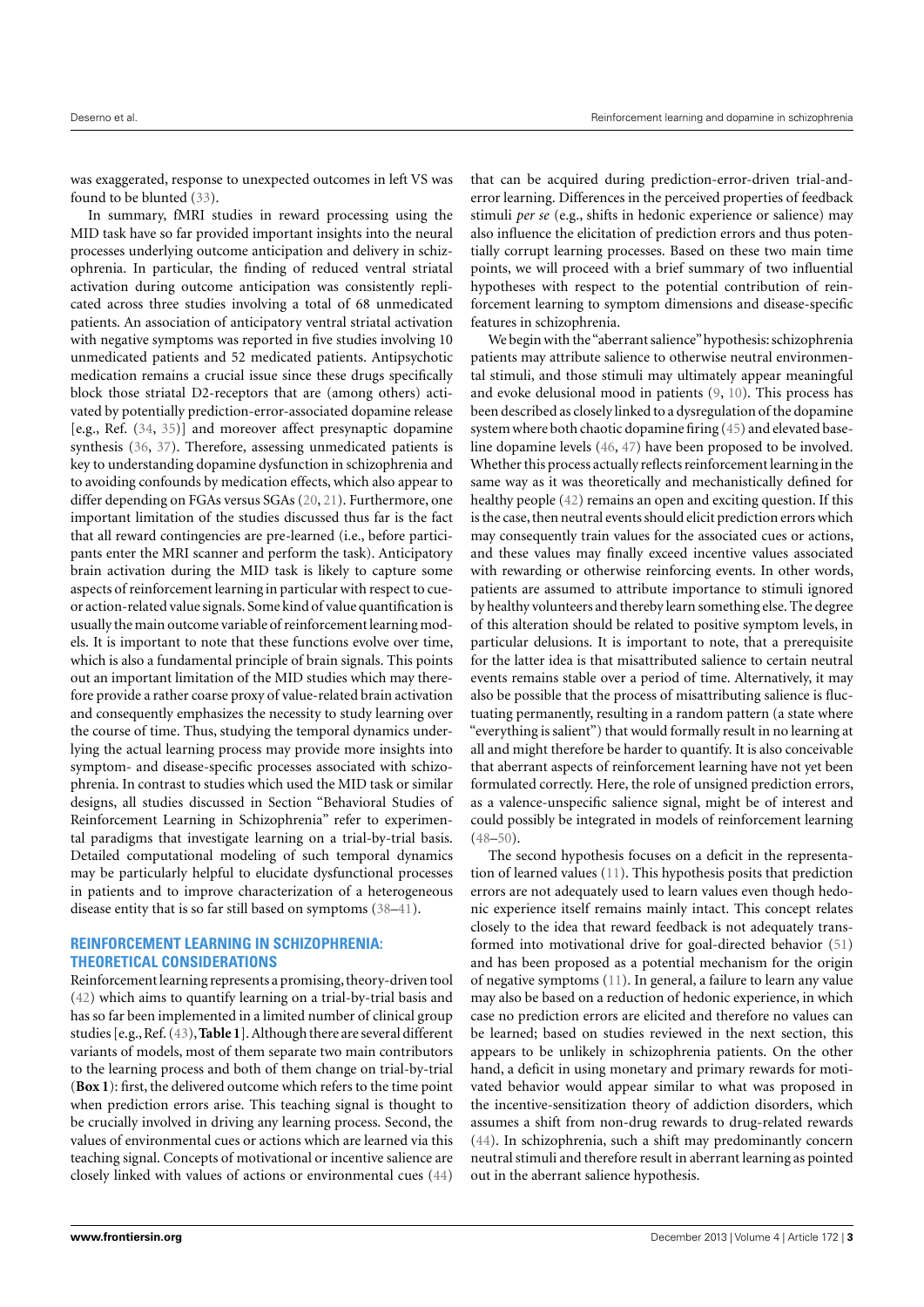| Reference                   | Paradigm                                                                                 | <b>Methods</b>                                                                                                  | Model                                                | <b>Main findings</b>                                                                                                                                                                                                                                              |  |
|-----------------------------|------------------------------------------------------------------------------------------|-----------------------------------------------------------------------------------------------------------------|------------------------------------------------------|-------------------------------------------------------------------------------------------------------------------------------------------------------------------------------------------------------------------------------------------------------------------|--|
| Strauss et al.<br>(89)      | Temporal utility<br>integration task                                                     | RT-based RW<br>51 Medicated<br>schizophrenia and<br>schizoaffective patients,<br>behavioral data only           |                                                      | Impaired go, intact nogo learning in patients, correlation<br>with negative symptom level                                                                                                                                                                         |  |
| Gold et al.<br>(64)         | Instrumental probabilistic<br>reward-approach versus<br>punishment avoidance<br>learning | 47 Medicated<br>schizophrenia and<br>schizoaffective patients,<br>behavioral data only                          | Actor-critic<br>Q-learning<br>hybrid of these<br>two | High negative symptoms patients fail to represent and learn<br>from reward value properly, loss avoidance is preserved                                                                                                                                            |  |
| Murray et al.<br>(43)       | Instrumental reward<br>learning                                                          | 13 First-episode patients, 8<br>on SGAss, later diagnosed:<br>1 bipolar, 1 psychosis, 11<br>schizophrenia, fMRI | Q-learning                                           | Impaired differentiation between neutral and reward<br>predicting stimuli, attenuated activity for reward predicting<br>stimulus, trend-wise augmented for neutral stimulus,<br>reduced RPE activity in midbrain and VS                                           |  |
| Koch et al.<br>(103)        | Instrumental gambling<br>task                                                            | 19 Medicated (except 1)<br>schizophrenia patients,<br>fMRI                                                      | <b>TD</b>                                            | Impaired behavioral performance, reduced dorsolateral PFC<br>and cingulate gyrus probability related activity, reduced RPE<br>response in PFC, putamen, hippocampus and insula                                                                                    |  |
| Gradin et al.<br>(106)      | Instrumental probabilistic<br>reward learning                                            | 15 Medicated<br>schizophrenia patients,<br>fMRI                                                                 | SARSA-TD                                             | Less rewards achieved, reduced RPE related activity in<br>striatum, thalamus, amygdala-hippocampal complex, and<br>insula, reduced encoding of expected value in<br>amygdala-hippocampal complex and parahippocampal<br>gyrus, correlation with positive symptoms |  |
| Romaniuk<br>et al. (93)     | Aversive classical<br>conditioning                                                       | 20 Medicated<br>schizophrenia patients,<br>fMRI                                                                 | <b>TD</b>                                            | No difference in RT, difference in skin conductance, impaired<br>amygdala activation during conditioning, impaired midbrain<br>activation during learning, inappropriate activation of nucleus<br>accumbens in response to neutral cues                           |  |
| Schlagenhauf<br>et al. (77) | Instrumental reversal<br>learning task                                                   | 24 Unmedicated<br>schizophrenic patients,<br>fMRI                                                               | RW,<br>double-update,<br>Hidden-Markov               | Deficit in reversal learning, relation to positive symptoms,<br>VS learning signals are reduced independent of task insight<br>in contrast to prefrontal activation                                                                                               |  |

<span id="page-3-1"></span>

|  |  |  |  |  | Table 1   Studies in schizophrenia patients using a computational model approach. |  |  |
|--|--|--|--|--|-----------------------------------------------------------------------------------|--|--|
|--|--|--|--|--|-----------------------------------------------------------------------------------|--|--|

RW, Rescorla–Wagner-model; TD, temporal-difference model; SARSA, state action response state action; RPE, reward prediction error; VS, ventral striatum; RT, reaction time.

As indicated, the two hypotheses are only partially independent. It is possible that both mentioned mechanisms exist in parallel and converge in producing a behavioral deficit but diverge in their differential contribution to symptom formation. In the following, we will review studies that aimed to test these hypotheses. Thereby, we try to build a coherent picture of how reinforcement learning may contribute to the formation of psychotic symptoms and if this appears to be dimensional or categorical. Finally, we endeavor to interpret previous studies with regard to their disease specificity by summarizing and discussing those studies that examined learning over time.We start with behavioral studies followed by a section on imaging studies. We also mention if studies implemented models of reinforcement learning and how parameters underlying these models were inferred.

# <span id="page-3-0"></span>**BEHAVIORAL STUDIES OF REINFORCEMENT LEARNING IN SCHIZOPHRENIA**

Behavioral deficits in associative learning, particularly in instrumental tasks where feedback is used to guide behavior, are

frequently replicated in schizophrenia patients. So far, only seven studies have implemented models of reinforcement learning (see **[Table 1](#page-3-1)**), and although reinforcement learning modeling quantifies the observed behavior, only two of these studies were purely behavioral; the other five studies also collected fMRI data and regressed model-derived learning time-series (e.g., prediction errors) against imaging data. Studies on classical conditioning are reported in the subsequent section, because all the clinical studies conducted so far have assessed classical conditioning effects via physiological measures. In the following we will summarize studies that used instrumental tasks. We will also describe modeling studies in detail, because this approach represents a powerful tool to provide a more fine-grained understanding of learning mechanisms and psychopathology [\(40,](#page-12-37) [41,](#page-13-0) [52,](#page-13-12) [53\)](#page-13-13).

Based on the direct involvement of dopamine in both reinforcement learning and the neurobiology of schizophrenia, more systematic experimental examinations of alterations in reinforcement learning have been reported in the last decade.With regard to aberrant salience and the described ideas about aberrant learning,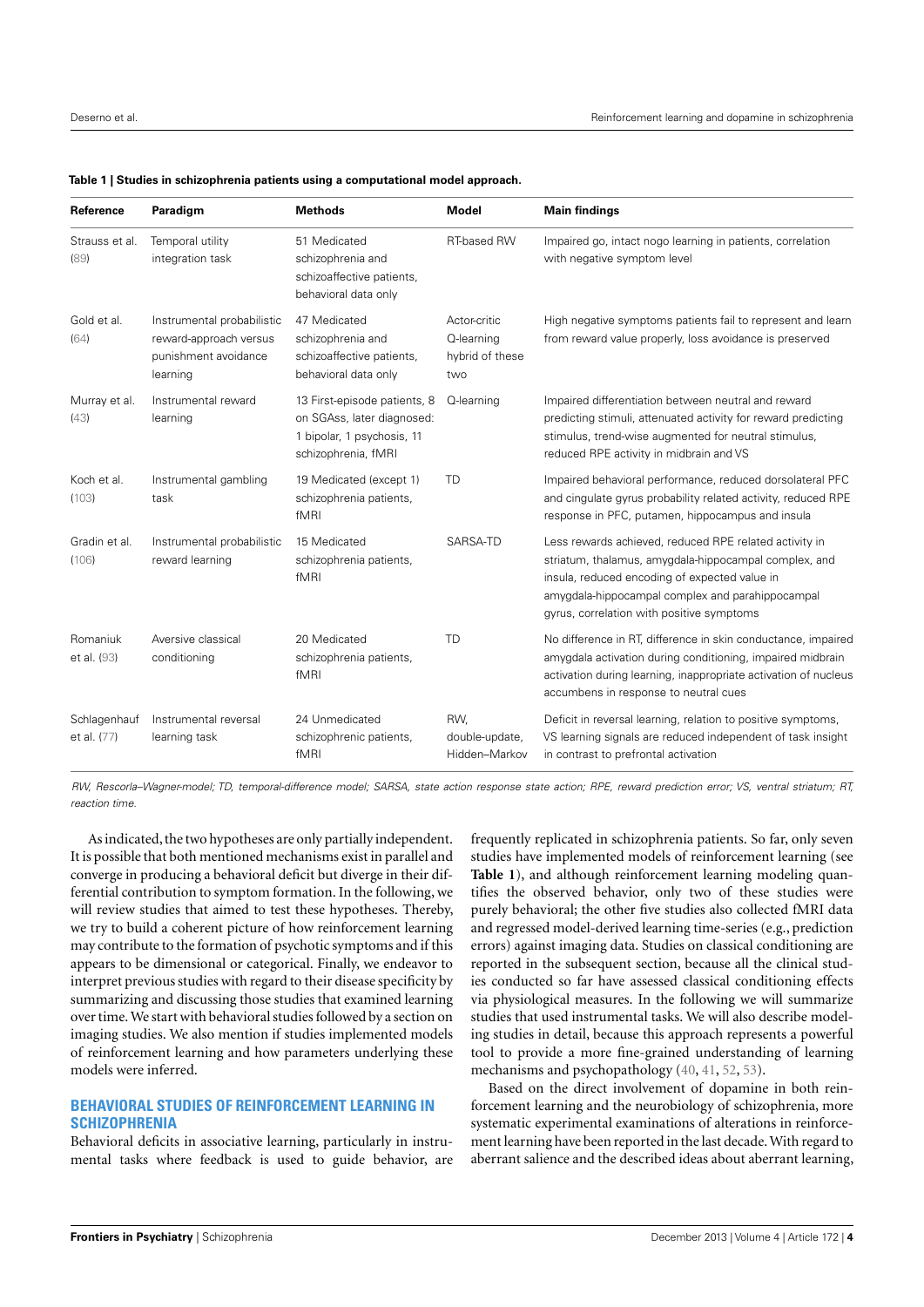#### **Box 1 Reinforcement learning models.**

A prediction error is defined as the difference between a delivered reward R and an expected value, here denoted as  $Q$ , t and a denote indices that refer to time and the value associated with a chosen action, respectively.

$$
\delta_{Qa,t} = R_t - Q_{a,t} \tag{1}
$$

In model-free learning, this error signal can be used to update values:

$$
Q_{a,t+1} = Q_{a,t} + \alpha \delta_{Qa,t} \tag{2}
$$

Here, α represent a learning rate, which weighs the influence of  $\delta_{Qa,t}$  on  $Q_{a,t+1}$  with natural boundaries between 0 and 1. For examples of clinical studies using this algorithm, please compare Murray et al. [\(43\)](#page-13-2) or Schlagenhauf et al. [\(77\)](#page-13-11). Equation 2 refers to environments, in which each time point or trial t consists of one stage, e.g., one action, which results in feedback delivery. This can be extended to sequential decision tasks, where each trial consists of multiple numbers of stages and for example only the final stage is associated with feedback delivery. For an extension of the Eqs 1 and 2 for sequential decisions, please compare the work by Daw et al. [\(80\)](#page-13-14) or Glascher et al. [\(79\)](#page-13-15).

Still referring to model-free learning, we can define δ and the update equation differently, as for example in actor-critic models. The same error signal, generated by the critic, updates values of the critic and the actor:

$$
\delta_{C,s,t} = R_t - C_{s,t} \tag{3}
$$

$$
C_{s,t+1} = C_{s,t} + \alpha_s \delta_{Cs,t} \tag{4}
$$

Notably, the critic Eqs 5 and 6 neglects the specific action that was chosen in trial t. The actor learns specific action values via the same error signal  $\delta_{Cs.t}$ :

$$
A_{s,a,t+1} = A_{s,a,t} + \alpha_s \delta_{Cs,t}
$$
\n<sup>(5)</sup>

This approach was applied in one clinical study [\(64\)](#page-13-10).

So far, all presented models are examples for model-free learning. Subsequently, we present one example, which touches the ground of model-based learning. Depending on task structure, it is possible to implement certain aspects of the environment. For instance, in an environment with two choice options prediction errors may also be used to update values of unchosen actions ua; this can be done by an additional extension of Eq. 2:

$$
Q_{ua,t+1} = Q_{ua,t} - \alpha \delta_{Da,t} \tag{6}
$$

Equation 8 represents a full double-update learner [\(77\)](#page-13-11), while it is also possible to weigh the influence of the double-update by adding another free parameter:

$$
Q_{ua,t+1} = Q_{ua,t} - \kappa \alpha \delta_{\Omega a,t} \tag{7}
$$

Here, we use chosen prediction errors to update unchosen values. Based on the task design, it may be possible to use unchosen prediction errors [\(143\)](#page-15-0). An elegant approach is to mix values learned by two different algorithms. This can be achieved by introducing a weighing parameter, for example as in Eq. 7. Please note that the contribution of additional free parameters (e.g., different learning rates for rewards and punishments in Eq. 2 or different learning rates for the critic and the actor in Eqs 4 and 5) needs to be quantified and that this is ultimately a question answered by model selection procedures [e.g., Ref. [\(115\)](#page-14-4)].

For all the described models, learned values need to be transformed into choice probabilities to generate behavior. One commonly used approach is the softmax equation, which can be written as:

$$
p(a, t) = \frac{\exp(\beta \times Q_{a,t})}{\sum_{a'} \exp(\beta \times Q_{a',t})}
$$
\n(8)

Here, all models refer to instrumental tasks. Most of the equations are applicable in similar forms to classical conditioning. For detailed reading, we refer to the scholarly book by Sutton and Barto [\(42\)](#page-13-1).

so far only one experiment has been developed which specifically tests changes in adaptive (speeding up of reaction times for relevant cues) and aberrant salience (speeding up for irrelevant cues). This work by Roiser et al. [\(54\)](#page-13-16) showed reduced adaptive salience in schizophrenia patients mostly medicated with SGAs but no general group difference in reaction time measures of aberrant salience. Within patients only, the individual degree of delusions was positively correlated with explicit measures of aberrant salience [\(54\)](#page-13-16). Furthermore, using the same task, it was demonstrated that unmedicated people with an at-risk mental state for psychosis exhibit greater measures of aberrant salience, and this bias was correlated with their severity of delusion-like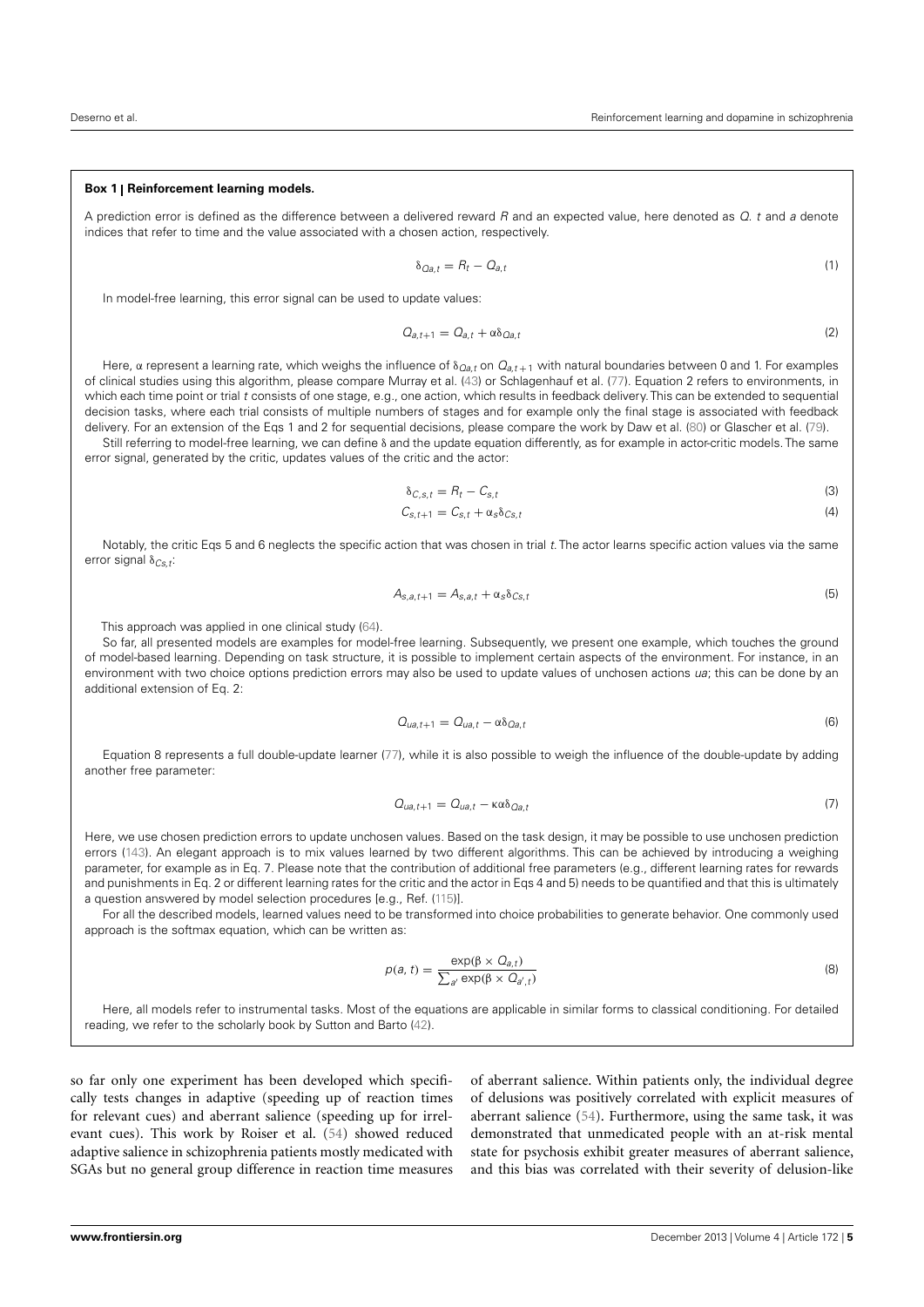symptoms [\(55\)](#page-13-17). Imaging results from this multimodal study [\(55\)](#page-13-17) are reported in the next section of this article. These findings point toward the expected direction but rather support a dimensional perspective on positive symptoms, in particular delusions, in a way that the presence of aberrant learning may fluctuate with changes in clinical symptoms. Nevertheless, the findings require further validation in unmedicated patients, since antipsychotic medication directly affects dopamine neurotransmission and primarily attenuates positive symptoms. Other evidence for aberrant learning primarily comes from classical conditioning during fMRI and is reported in the next section on fMRI studies.

Studies from Gold and colleagues have contributed an important body of work to the field. These studies provide evidence for the second hypothesis that postulates a deficit in value representation [\(11\)](#page-12-8). With regard to hedonic experience, they demonstrated that stable-medicated, chronic patients do not differ in ratings on affective picture material nor do they differ in terms of speeded motor responses to repeat or to endure viewing of these pictures. It was observed that patients respond slightly faster to repeat viewing of neutral pictures [\(56\)](#page-13-18). These results are in line with behavioral ratings in other studies using similar affective pictures [\(30,](#page-12-28) [57,](#page-13-19) [58\)](#page-13-20).

Together, these findings indicate that schizophrenia patients are surprisingly unimpaired in short hedonic experiences. It is important to ask how these experiences are used to learn values that may guide behavior. Studies showed that delay discounting is altered in schizophrenia in such a way that immediate rewards are preferred over larger rewards in the future and with the degree of this difference being associated with working memory deficits [\(59](#page-13-21)[–62\)](#page-13-22). A study by Heerey et al. [\(63\)](#page-13-23) found that in two separate tasks stable-medicated, chronic patients show intact reward sensitivity but impaired weighing of potential outcomes in a decision making task: only potential losses were weighed less by patients [\(63\)](#page-13-23). Again, the ability to use potential outcomes to guide behavior was correlated with working memory function in patients.

Hypothetically, this deficit may be based on a shift from a goaldirected to a more inflexible learning system. Even in relatively simple tasks learning speed may increase based on additional use of a goal-directed system that accurately maps separate stimulus values to their potential outcome consequences, which may then be used for appropriate action selection. Models of reinforcement learning do not map perfectly on this distinction. Instead, several agents that update values based on prediction errors can be summarized as model-free controllers of learning and decision processes, because they neglect the contribution of additional environmental features (task structure) to the learning process (compare **Box 1**). Nevertheless, the kind of teaching signal used to update values can even be varied within the group of modelfree agents. Formally, one class includes model-free Q-learning algorithms, where each possible action becomes associated with a single value and these specific values are used to compute a prediction error. In contrast, a more rigid model-free system may learn values based on teaching signals that convey information about rewarded or punished states (e.g., a pair of stimuli) as, for example, formulated in actor-critic learning [\(42\)](#page-13-1). This appears to be accompanied by slower learning compared to the more precise mapping of one Q-value to each stimulus associated with a certain value. Gold et al. [\(64\)](#page-13-10) approached this question by applying a task that requires learning from rewards in one condition and the avoidance of punishment in another condition in a sample of 47 stable-medicated, chronic patients. Patients were split into two subgroups with high and low levels of negative symptoms, respectively. Only patients with high levels of negative symptoms were shown to be selectively impaired in the reward-approach condition but demonstrated intact loss avoidance learning. This dissociation was also confirmed in a post-acquisition transfer test [\(64\)](#page-13-10). A deficit in reward-based learning, but not in the avoidance of punishment, which was associated with negative symptoms, was also found in two other independent studies, both in patients treated with antipsychotic medication [\(65,](#page-13-24) [66\)](#page-13-25). In the study by Gold et al. [\(64\)](#page-13-10), an actor-critic model, a Q-learner, and a hybrid of these two models were fitted to the observed data and parameters were inferred using maximum-likelihood estimation. Based on model selection, data of the high-negative-symptom group was better explained by the actor-critic model, while healthy participants and the low-negative-symptom group of patients were better explained by the Q-learner. Such a deficit in value-based learning may also be closely connected to a deficit in cost computation of effortful behavior [\(67\)](#page-13-26). The impact of this shift to a more rigid and rather imprecise learning system may depend on task demands and may in some rare cases be advantageous – if tasks require participants to behave rigid and at low levels of exploration [\(68\)](#page-13-27). Again, it is important to note that most of the summarized studies were conducted in stable-medicated, rather chronic patients. The important question as to what extent these findings generalize remains to be examined.

The deficit of using outcomes to guide behavior may exacerbate when patients are confronted with situations where they are required to adapt their behavior flexibly. This can be examined in tasks like the Wisconsin Card Sorting Task or reversal learning. Indeed, a deficit in such tasks has been reported repeatedly in chronic, medicated states of schizophrenia [\(69](#page-13-28)[–73\)](#page-13-29). Studies in medication-free, first-episode patients indicate that such impairments are already present at the beginning of the disease and are stable over time (for at least 6 years), independent of general IQ effects [\(74,](#page-13-30) [75\)](#page-13-31). Two recent studies demonstrate that the deficit in rapid behavioral adaptation is most likely due to an increased tendency to switch in schizophrenia patients [\(76,](#page-13-32) [77\)](#page-13-11). A study by Schlagenhauf et al. [\(77\)](#page-13-11) implemented detailed computational modeling of learning – ranging from standard Rescorla–Wagner-Models to Double-Update-Models (**Box 1**) and finally belief-based Hidden–Markov-Models [\(78\)](#page-13-33) – to the data of 24 unmedicated patients. While the used Rescorla–Wagner-Models clearly provide a model-free account of reinforcement learning, the Double-Update- and the Hidden–Markov-Models can both be regarded as a model-based account of reinforcement learning because both incorporate important aspects of the experimental environment of the given task but in different ways: the Double-Update-Model simply integrates the dichotomy of the two choice options in the reversal learning task by updating each action value with the same prediction error but in different directions; the Hidden–Markov-Model approaches this differently by updating the probability of being in one of the two states and thereby actually building an internal model of the task's states (in the following, this is referred to as the participant's belief about the visited trial being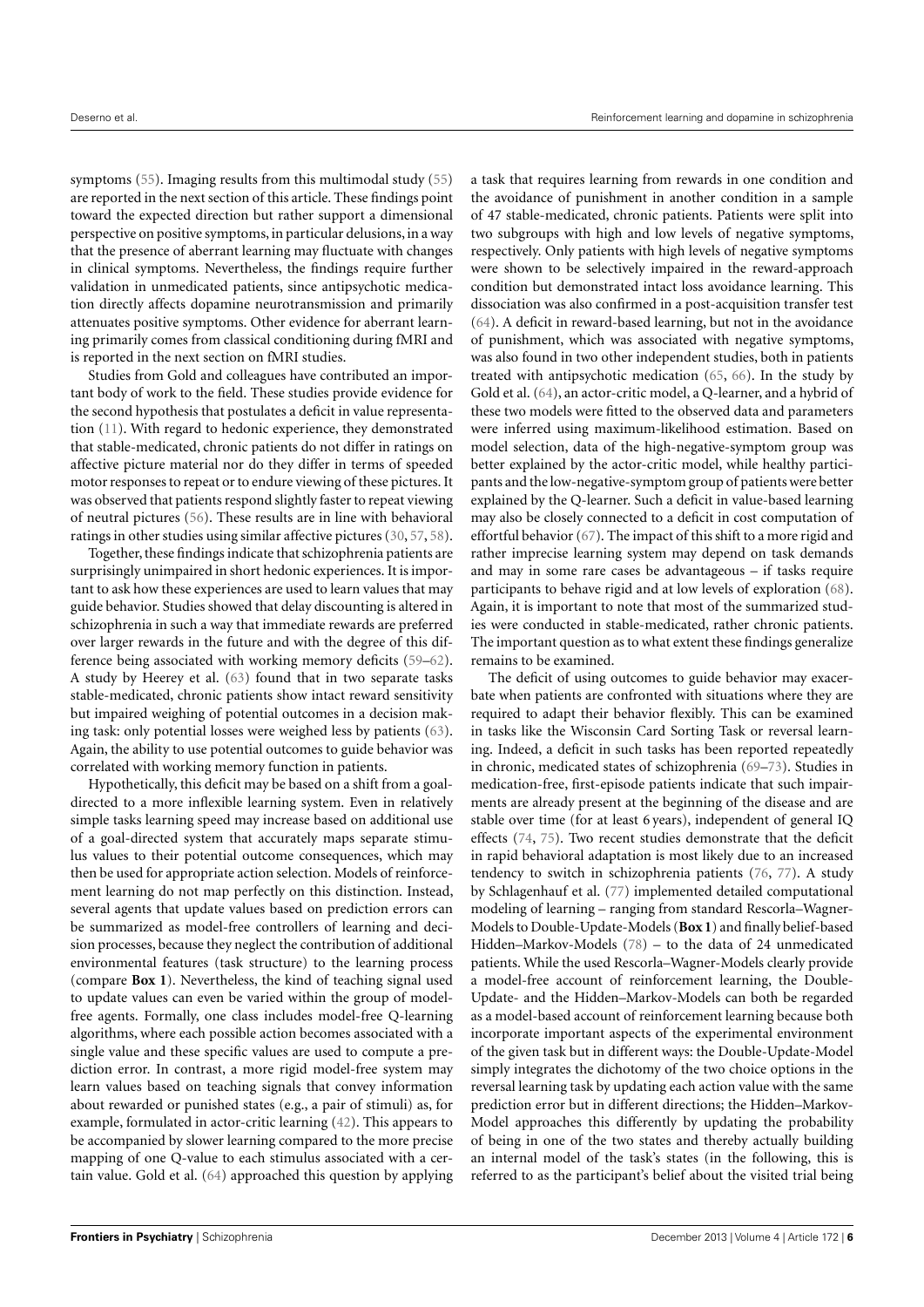informative about the state or not). Maximum-a-posteriori estimates of model parameters were inferred using random-effects Bayesian techniques complemented by model selection at the population and at the individual level. Random-effects parameters refer to individual parameter estimates per participant in contrast to fixed-effects parameters, which assume one set of parameters for a population. Note that random-effects fitting of models and model selection are crucially important to compare how models map to learning processes across groups and to compare parameters between groups. Also, individual model comparison is important because the meaning of underlying parameters remains unclear if the probability that a participant's data is given by the inferred parameters (the likelihood) is around chance (please also compare Section ["Methodological Remarks"](#page-9-0)). Based on these methods, it was demonstrated that the beliefbased model explained the observed data best. This is in line with another study on reversal learning in healthy participants [\(78\)](#page-13-33). Modeling results revealed increased switching in patients due to false beliefs with respect to feedback-conveyed information about the state of the task, which are based on reversals of reward contingencies [\(77\)](#page-13-11). The study by Schlagenhauf et al. [\(77\)](#page-13-11) was conducted in 24 unmedicated patients, of whom a substantial number was not able to apply the belief-based strategy. In these patients  $(n=11)$ , the reversal learning deficit was more pronounced. This was best explained by the actual presence of their positive symptoms, which is a remarkable contrast to several studies examining stable-medicated, chronic patients with attenuated positive symptoms. This subgroup of patients was additionally characterized by the model in terms of reduced reward sensitivity and showed a relatively better (although still poor) fit by the simple, model-free Rescorla–Wagner algorithm. Parameters of the models were used to generate regressors for the analysis of fMRI data and the results are discussed in the subsequent section.

There is convincing support that deficits in flexible behavioral adaptation and reversal learning, in particular, are important features of schizophrenia patients with an increased tendency to switch as a potential specific mechanism [\(76,](#page-13-32) [77\)](#page-13-11). This is in line with an important assumption concerning the hypothesis of a deficit in value representation: an impaired functioning of the socalled rapid learning system that is assumed to rely on prefrontal and orbitofrontal brain structures deeply involved in cognitive functions such as working memory, which allows for flexible adaptation of decisions [\(47\)](#page-13-6). This system is thought to interact with a more rigid learning system supposedly implemented in the basal ganglia pathways. As already mentioned above, these complementary learning systems may also be associated with the distinction of model-free and model-based controllers of learning, where the latter is implicated in using an internal model of the environment to optimize choice behavior [\(79,](#page-13-15) [80\)](#page-13-14). It appears plausible that potential deficits in the model-based domain may be closely linked to well-established findings of impaired cognitive control with most evidence from measures of working memory and cognitive processing speed. Model-based learning relies on precise mapping of the environment and uses this map for forward planning of decisions. This process requires individuals to keep online values of multiple stimuli to allow for flexible decision making.

There is indeed evidence that working memory capacity limits the ability to learn multiple stimulus values to guide decisions and the degree of model-based behavior [\(81,](#page-13-34) [82\)](#page-13-35), while, at the same time, possibly directing patients toward more inflexible aspects of learning, which themselves may be affected or spared in schizophrenia. There is additional evidence that patients learn reward contingencies, but that they may need more time depending on task demands [\(68,](#page-13-27) [83,](#page-13-36) [84\)](#page-14-5). Interestingly, in a post-acquisition testphase,Waltz et al. [\(83\)](#page-13-36) observed that medicated patients learned to avoid previously punished stimuli, while preference for the previously rewarded cues was weakened compared to controls. In a next step, Waltz et al. [\(85\)](#page-14-6) studied stable-medicated, chronic patients with an established go-nogo learning task [\(86\)](#page-14-7). During the training phase, patients showed an overall go-bias but no gradual adaptation to the more frequently rewarded stimuli, while the gradual adaptation to negative outcomes appeared to be intact [\(85\)](#page-14-6). In line with deficits in reversal learning, rapid trial-to-trial adjustments were impaired in patients. This analysis was compared with predictions from a neurocomputational model of dopamine-induced basal ganglia-cortex interactions proposed by Frank et al. [\(87\)](#page-14-8): high levels of presynaptic dopamine accompanied by alterations in D1-receptor density may specifically impair go-pathways which are proposed to facilitate reward-approach rather than punishment avoidance [\(47\)](#page-13-6). This idea is also supported by recent optoge-netic animal research [\(88\)](#page-14-9). In accordance, it was also demonstrated that patients are less able to speed up responses to approach reward and show reduced exploration. Both effects were most pronounced in a subgroup of high-level negative symptoms [\(89\)](#page-14-0).

In this section, we summarized results from studies on behavioral impairments during performance of instrumental tasks and only three studies, to date, have implemented reinforcement learning modeling to the observed behavioral data [\(64,](#page-13-10) [77,](#page-13-11) [89\)](#page-14-0). Two of those studies demonstrated the ability to identify subgroups of the heterogeneous clinical entity referred to as schizophrenia. Further studies with similar experiments are needed across different disease states (e.g., first-episode) and medication states (in particular unmedicated patients as well as different medications to rule out the possibility that alterations in learning mechanisms are secondary to medication effects). This may be a potentially helpful route toward an identification of patient subgroups based on generative computational models of behavior and neural mechanisms. Recent methodological progress shows improved classification accuracy and allows for clustering within patients based on parameters of generative models of brain connectivity [\(90,](#page-14-10) [91\)](#page-14-11), and this may also apply to generative models of behavior.

# **FUNCTIONAL IMAGING STUDIES OF REINFORCEMENT LEARNING IN SCHIZOPHRENIA**

This section will summarize studies that collected fMRI data during reinforcement learning to examine neural substrates of the behavioral alterations discussed in the previous section of this article. First, we summarize studies that examined classical conditioning. This process of associative learning has not been discussed in the previous section because classical conditioning paradigms do not usually require an instrumental response. Nevertheless, physiological responses reflect associative changes in stimulus contingencies, namely the unconditioned and the conditioned stimuli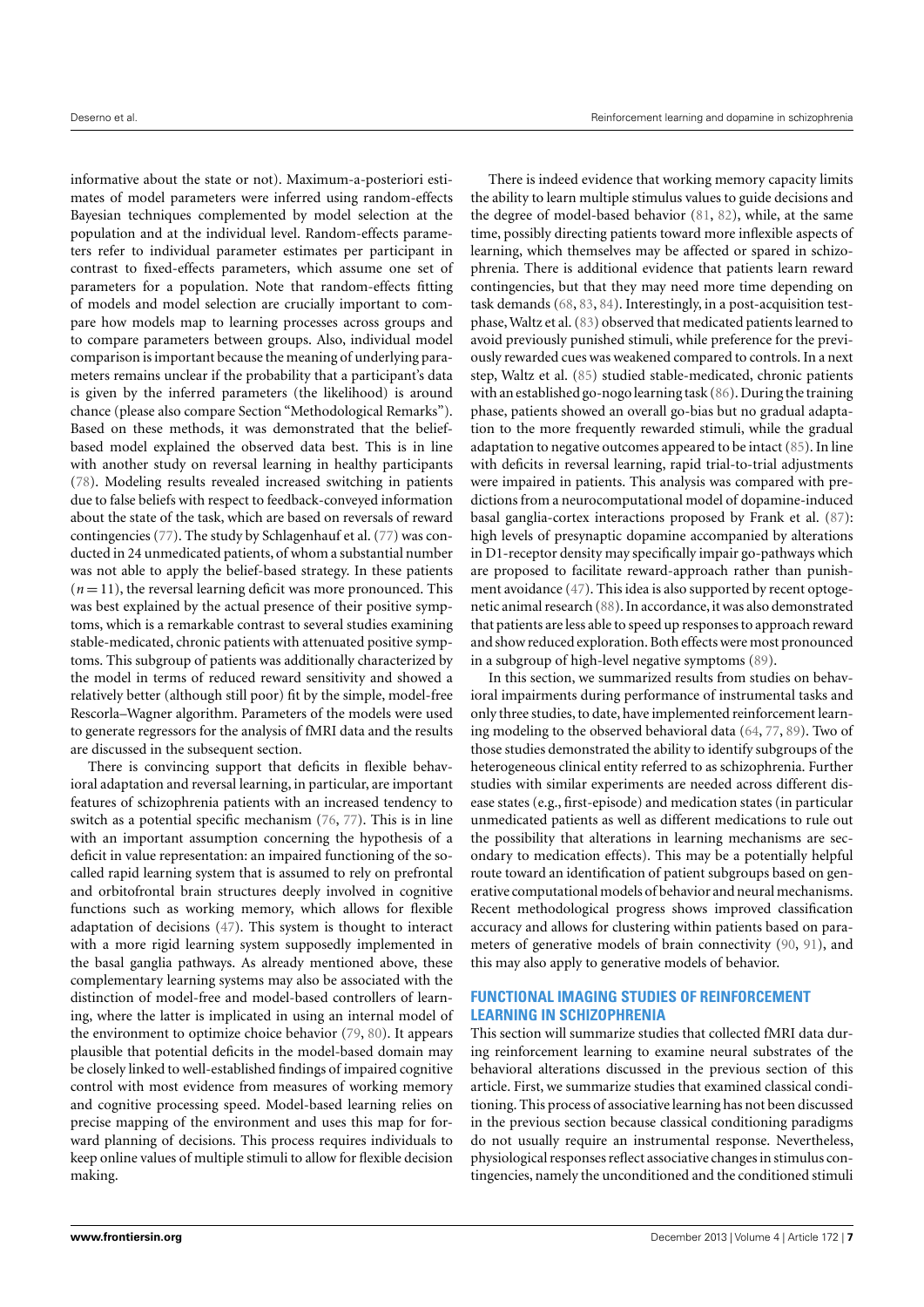(US and CS). Second, we report studies that investigated instrumental conditioning during fMRI. In both parts, we explicitly describe the application of reinforcement learning models, how parameters underlying these models were inferred, and how these measures were further applied to the imaging data.

## **CLASSICAL CONDITIONING**

Jensen et al. [\(92\)](#page-14-12) studied aversive classical conditioning in 13 medicated patients. Their analysis focused on the onset of CS associated with a neutral or an aversive event. In patients, they found elevated left ventral striatal activation to CS preceding neutral events compared to CS preceding aversive events [\(92\)](#page-14-12). This aberrant attribution of salience was confirmed in skin conductance measures and post-learning self-reports. In a slightly different aversive conditioning paradigm neural responses to CS and US were studied in 20 medicated patients, and similar findings were demonstrated [\(93\)](#page-14-3): attenuated activation to CS but intact responses to US were reported in the amygdala. Within patients, CS-related activation in the midbrain was correlated with delusion severity in a way that stronger CS-related responses in neutral trials predicted a higher degree of delusional symptoms [\(93\)](#page-14-3). The authors additionally implemented a temporal-difference model to quantify neural correlates of prediction errors. Notably, the model's free parameter, the learning rate, was fixed for the entire sample and not fitted individually to behavioral or physiological responses [which were shown to vary, according reaction times and skin conductance e.g., Ref. [\(94,](#page-14-13) [95\)](#page-14-14)]. Romaniuk and colleagues found no aversive prediction error correlate in the midbrain of schizophrenia patients as was observed in healthy controls. When modeling prediction errors for neutral events, they found a neural correlate of these prediction errors in patients' midbrain but not in controls [\(93\)](#page-14-3).

With regard to appetitive classical conditioning with monetary reward, one study investigated neural activation to rewardassociated CS in 25 medicated patients. They reported that relatively lower ventral-striatal and ventro-medial-prefrontal activation depended on the degree of anhedonia [\(96\)](#page-14-15), which is in line with previous findings using the MID task [\(17\)](#page-12-14). Another study examined appetitive classical conditioning in thirsty participants (15 medicated patients) using water as reward. The analysis focused on reward delivery and found blunted ventral striatal activation in patients to be correlated with negative symptoms [\(97\)](#page-14-16). Further, functional connectivity of the dopaminergic midbrain with the insula was reduced in patients.Another appetitive classical conditioning paradigm with monetary reward was used in a study by Diaconescu et al. [\(98\)](#page-14-17) in 18 medicated patients. While patients and controls were similarly able to recall reward contingencies in explicit ratings, implicit measures (skin conductance) did not differ between reward CS and neutral CS in patients. The analysis of fMRI data also focused on CS and revealed that increased activation in striatal and prefrontal areas of healthy controls to reward CS was accompanied by stronger effective connectivity between VS and orbitofrontal cortex as assessed using structural equation modeling [\(98\)](#page-14-17). Crucially, this pattern was reversed in patients for the neutral CS. This is an important finding, as it has long been described that neural correlates of learning spread over nodes of a network and thereby drive changes in plasticity. A disturbance

of such a mechanism was also proposed to be at the heart of the pathophysiology of schizophrenia [\(99–](#page-14-18)[101\)](#page-14-19). We will return to this issue in the final section.

# **INSTRUMENTAL LEARNING**

We now proceed with further studies that investigated neural correlates during instrumental learning. In line with evidence for aberrant learning from classical conditioning, a recent multimodal imaging study using the instrumental "salience attribution task" [[\(55\)](#page-13-17); for behavioral results see previous section] found that ventral striatal activation to irrelevant stimulus features were positively correlated to delusion-like symptom severity in 18 unmedicated people with an at-risk mental state for psychosis [\(55\)](#page-13-17). Furthermore, hippocampal responses to irrelevant features were differently correlated with dopamine synthesis capacity in VS revealing a positive relationship in controls and a negative relationship in people with an at-risk mental state.

One exemplary study that assessed the association between impaired reinforcement learning and brain activation in dopaminergic target brain areas of first-episode schizophrenia patients  $(n=13, 8 \text{ mediated})$  used an instrumental learning task with two choice options: one signaled a potential monetary feedback and the other a potential neutral feedback [\(43\)](#page-13-2). In contrast to several other studies (see previous section), the groups did not differ in terms of acquisition of reward contingencies, which may be due to the rather small sample size of this pioneer study. In line with another study [\(59\)](#page-13-21), patients responded faster on neutral trials in the study by Murray et al. [\(43\)](#page-13-2). A Q-learner was fitted to the observed data based on maximum-likelihood estimates of parameters. Both groups did not differ in terms of model parameters. To generate regressors for fMRI data analysis, one set of parameters was fitted for the entire sample (fixed-effects). Model-derived prediction errors were used as a parametric modulator of feedback events. Prediction error correlates in bilateral midbrain, right VS, hippocampus, insula, and cingulate cortex were significantly stronger in controls than in patients. In patients, midbrain correlates of prediction errors appeared slightly augmented in neutral trials [\(43\)](#page-13-2). A more complicated "allergy prediction" task design enabled Corlett et al. [\(102\)](#page-14-20) to investigate different stages of learning in 14 patients, most of whom were medicated. For event-related fMRI analysis, an event was defined to start at the beginning of each stimulus presentation and to end after outcome delivery lasting a total time of 4 s. Compared to controls, patients did not activate the left caudate during the training stage, which was followed by revaluation of stimuli pairs that were either ambiguous or well learned pairs of cues during training. The comparison of these pairs revealed a failure to activate substantia nigra and right PFC. In the last phase, expectations about the outcome based on the trained stimulus pairs were violated. Here, predictable events elicited an augmented response in right PFC in patients versus controls, while an attenuated response was found for unexpected events [\(102\)](#page-14-20). This lack of differentiation between expected- and unexpectedness events correlated with the level of unusual thought content. Notably, the analysis strategy chosen in this design makes it hard to interpret the findings in terms of prediction error or expected value signals because the whole trial period was modeled in the singlesubject of the fMRI data. Similar results were reported in another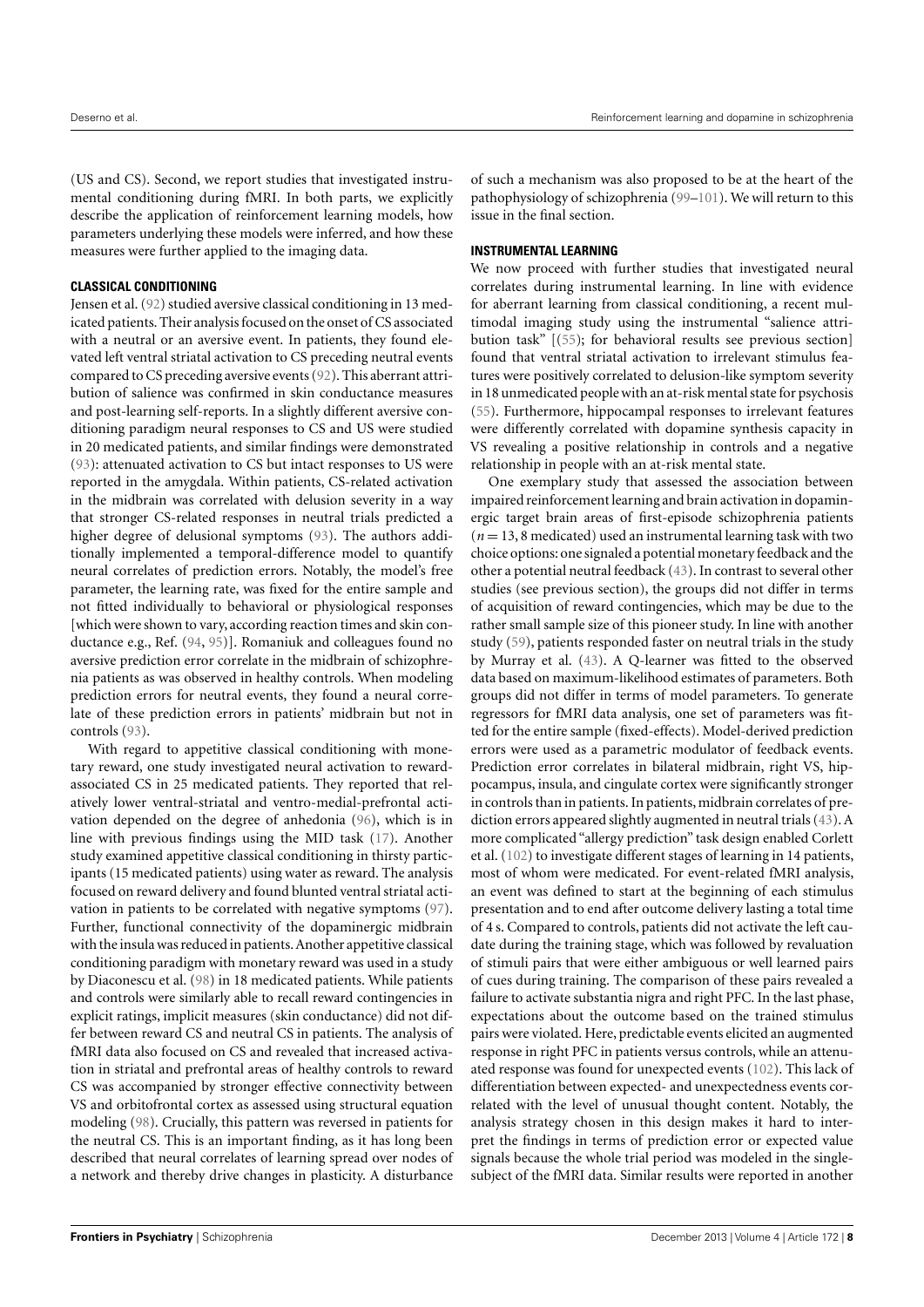study that investigated 20 medicated patients while performing a guessing–gambling paradigm at different levels of uncertainty but analyzed expectation-related and reward-related activation separately [\(103\)](#page-14-1). Expectation-related brain activation at time of motor responses revealed increased activation with lower predictability in a fronto-parietal network, and this effect was diminished in dorsolateral PFC and anterior cingulate cortex of schizophrenia patients. Reward-associated activation was analyzed in relation to levels of predictability (assumed to mirror prediction error related brain activation), and patients showed reduced activation in putamen, dorsal cingulate, and superior frontal cortex [\(104\)](#page-14-21). One study assessed probabilistic category learning ("weather prediction task") in medicated schizophrenia patients ( $n = 40$ ) during fMRI. Albeit impaired performance in all patients, a small number of patients were able to apply a similar strategy to the task as controls did [\(105\)](#page-14-22). When comparing fMRI data of these matched groups  $(n = 8$  patients) during the presentation of stimulus combinations, patients displayed reduced activation in striatum and dorsolateral PFC. Patients exhibited stronger activation in a more rostral region of dlPFC and parietal cortex. Results from this task are hard to compare with instrumental reinforcement learning tasks due to the experimental design that primarily tests classification learning at different levels of difficulty.

In another study on instrumental learning, Gradin et al. [\(106\)](#page-14-2) examined 15 medicated patients. Temporal-difference modeling was applied to the task that delivered water as reward. Randomeffects parameters were initially estimated with maximumlikelihood, and the obtained parameters were subsequently used as empirical priors to regularize the possible range parameters to avoid extreme values of parameter estimates [also compare: Ref. [\(53,](#page-13-13) [106\)](#page-14-2)]. Although patients differed in the amount of delivered water, no difference on model parameters was observed. To generate regressors for fMRI analysis, a single set of parameters was fitted for the entire sample (fixed-effects). Modelderived prediction errors were analyzed as parametric modulators of reward delivery, and model-derived values were included as modulators of expectation-related activation at the trial onset. Compared to controls, no correlation with prediction errors was observed in striatum, thalamus, amygdala-hippocampal complex, and insula of medicated schizophrenia patients. A trendwise reduction in midbrain correlated with positive symptoms in patients. Patients also displayed reduced coding of valuerelated activation in the amygdala-hippocampal complex and this, again, was correlated with positive symptoms. Importantly, this study also included another psychiatric patient group, medicated depressed patients, and this group also exhibited blunted neural correlates of expected-reward values and prediction errors in slightly different regions. The strength of this reduction was correlated with anhedonia severity in dopaminergic core areas. In combination with detailed computational modeling, Schlagenhauf et al. [\(77\)](#page-13-11) studied reversal learning (compare previous section) in 24 unmedicated patients. Analysis of fMRI focused on the time of reward delivery and included different model-derived modulations of this onset. The authors found reduced ventral striatal coding of model-derived reward prediction errors in patients. This finding remained trend-wise significant when restricting the group comparison to patients who had insight into the underlying

task structure as defined by their beliefs about the states of the task based on a Hidden–Markov-Model (*n* = 12). A second fMRI analysis based on the latter model was applied to define subjective informative punishment trials, i.e., when participants believed that a change in reward contingencies had appeared. Both patients with good and poor task insight showed reduced ventral striatal activation during these trials [\(77\)](#page-13-11). Reduced ventral striatal activation was also reported in another recent fMRI study on reversal learning in 28 medicated, chronic schizophrenia patients [\(76\)](#page-13-32). In the study by Schlagenhauf et al. [\(77\)](#page-13-11), patients with good task insight displayed relatively stronger activation of ventro-lateral and dorso-medial PFC than patients with poor insight. Well performing patients were not distinguishable from controls with respect to activation in these prefrontal regions. This result may reflect compensatory PFC processes in schizophrenia patients similar to that which has been described for the neural correlates of working memory deficits [\(107,](#page-14-23) [108\)](#page-14-24).

In summary, several studies revealed reduced activation of brain areas typically encoding errors of reward prediction, most prominently the VS. This was reported consistently across classical and instrumental conditioning tasks, despite the fact that most of these studies differ enormously with regard to experimental designs and analysis strategies. Prediction errors arise when a reward is delivered and are typically thought to train expected values of stimuli or associated actions [\(42\)](#page-13-1). Therefore, functional neuroimaging studies that studied learning during scanning have so far helped to elucidate the underlying dynamics of previous findings derived from studies using the MID or similar tasks. That is, neuronal teaching signals are not coded in ventral striatal activation of medicated and unmedicated patients to a similar extent as in controls. Only five imaging studies have applied reinforcement learning models to describe this process on a trial-by-trial level and these vary considerably in terms of the implemented models, inference of model parameters and the application of model-derived measures to the imaging data. We will further comment on these issues in the subsequent section. These studies comprised 78 medicated patients and 24 unmedicated patients. Studies in unmedicated patients are still rare. Nevertheless, the finding of reduced prediction error coding in dopaminergic core areas may indeed build a common ground for impaired learning of stimulus or decision values. In addition, such impaired coding might be closely related to the elevated levels of presynaptic dopamine synthesis capacity in schizophrenia reported in meta-analyses of PET studies [\(4,](#page-12-3) [5,](#page-12-4) [109\)](#page-14-25). An important question remains how this stable marker of the dopamine system, probably reflecting tonic or rather stable aspects of dopaminergic neurotransmission [\(3\)](#page-12-2), relates to eventrelated changes during learning. Studies approaching this question are discussed in Section ["Functional Imaging Studies of Rein](#page-9-1)[forcement Learning with Additional Neurochemical Measures or](#page-9-1) [Pharmacological Challenges of the Dopamine System"](#page-9-1) of this article. Furthermore, it has been proposed that a hyperdopaminergic state in schizophrenia may result in imprecise and inefficient cortical information processing as a potential mechanism for cognitive impairments observed in patients as well as their first-degree relatives and in people at-risk mental states [\(9,](#page-12-7) [110,](#page-14-26) [111\)](#page-14-27). This idea is compatible with the proposal of a deficit in prefrontal value representation shown to be related to negative symptoms. However,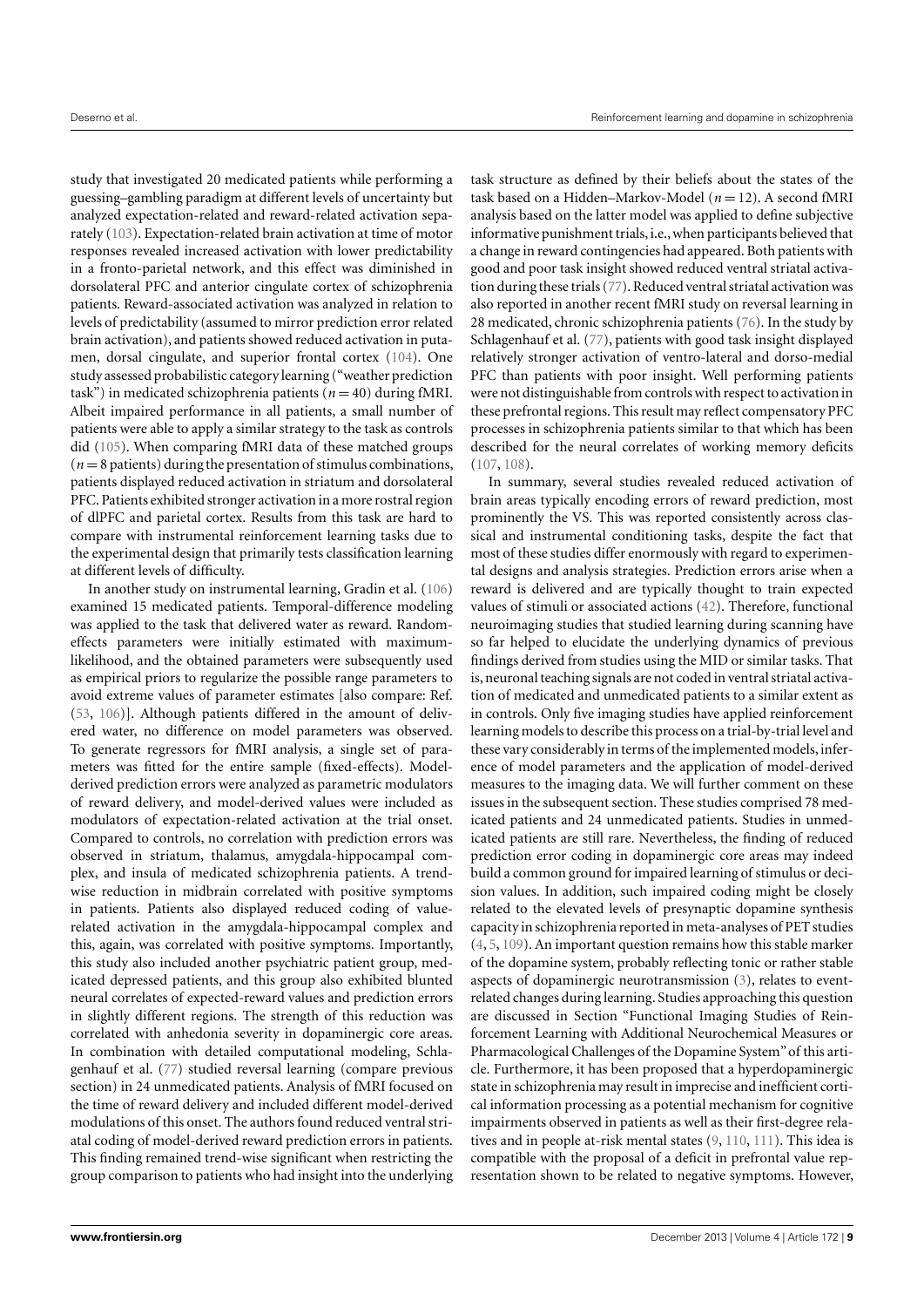exact cognitive and affective correlates of such deficits remain to be explored. We will return to this in the final section.

The emerging picture is less clear with regard to evidence provided in favor of the aberrant salience hypothesis, in particular regarding the extent to which reduced neural correlates of prediction errors are linked to processes of aberrant salience attribution. Notably, the idea of aberrant salience may also account for reduced value-related anticipatory dopaminergic signals, in patients who exhibit high levels of positive and negative symptoms (for example). In this case, a lack of activation to cues associated with monetary as well as, probably, social reward may reflect reduced motivational or incentive salience in terms of apathy or other dimensions of negative symptoms, which may be a result of aberrant salience attribution. However, this requires more systematic studies along symptom dimensions. Evidence for neural correlates of aberrant learning was demonstrated in fMRI studies on classical conditioning that showed elevated striatal activation to cues indicating the delivery of a neutral event [\(92,](#page-14-12) [93,](#page-14-3) [98\)](#page-14-17) and in one specific instrumental task design, the "salience attribution task" [\(55,](#page-13-17) [112\)](#page-14-28). Studies using this specifically designed task point toward a relationship with positive symptoms, particularly delusions. Consequently, symptom and medication states of included patients may be crucially important. Indeed, a study on reversal learning in unmedicated patients with more pronounced positive symptoms showed that a subgroup of patients was not able to infer the task structure and this was best explained by individual levels of positive symptoms [\(77\)](#page-13-11). Therefore, it is important to consider the amount of variance in symptom ratings and different medication states to better understand variability related to aberrant aspects of neural learning signals. Furthermore, when reviewing clinical data of several studies summarized in this article, it is compelling that even in medicated patients there is considerable variability in the extent of positive symptoms across studies varying from high levels to nearly no positive symptoms. Future studies are needed to address the question whether blunted learning signals indeed reflect aberrant salience attribution – and if this is a schizophrenia specific feature or a dimension of positive psychotic symptoms – which may then consequently also emerge in other psychiatric diseases and to some extent even in the at-risk healthy population or healthy people with some degree of psychotic experience.

# <span id="page-9-0"></span>**METHODOLOGICAL REMARKS**

The combination of model-derived learning signals with functional brain measures is very promising. This mechanistically informed quantification of signals reflecting learning processes provides a more fine-grained insight into neural trial-by-trial correlates of learning mechanisms and disease-specific alterations as compared to standard event-related fMRI analyses which rather rely on event definitions such as correct responses or experimenter-defined changes in reward contingencies. In fact, the latter may not always reflect the way study participants solve these tasks. On the other hand, a small number of healthy volunteers, in most studies, exhibit behavior that cannot be described better than chance by any reinforcement learning model. This may indicate the need to extend from standard reinforcement learning models to other types of models, for example Bayesian learners [\(94,](#page-14-13) [113,](#page-14-29) [114\)](#page-14-30). Such non-fitters should be reported more clearly, in particular in clinical between-group studies, because this may crucially impair the between-group analysis of model parameters and comparisons of neural correlates based on modelderived measures between groups: in fact, underlying parameters of non-fitters are meaningless in terms of the mechanism that is described by the model [compare Ref. [\(77\)](#page-13-11)]. Although studies which actually apply reinforcement learning modeling are the minority of those reported in this review article (seven studies, for an overview see **[Table 1](#page-3-1)**), there is considerable variability on how these few studies inferred the models' parameters (some did and others did not fit parameters) and how (or if any) model selection was applied.

Further, the generation of trial-by-trial model-derived timeseries for fMRI data analysis is sometimes performed based on random-effects parameters (individual parameters for each subject) or based on one set of parameters (fixed-effects). One group recommends the latter approach for studies in healthy volunteers by arguing for more robust correlations of BOLD signal with model-derived regressors [\(53\)](#page-13-13). On the other hand, this appears questionable for group studies in which group differences in parameters may be causally linked to the disease status. We have the impression that model comparison techniques are of key importance [\(115\)](#page-14-4). Even in the simple case that no alternative models are fitted, it may be informative to include a report of model fit based on the likelihood that the observed data is given by the parameters. To our mind, a situation where the individual model fit (expressed via the likelihood of the data given by the parameters) does not differ between groups exemplifies a desirable case: even if parameters differ between groups in this case, modelderived regressors are readily applicable to fMRI data because they do not differ in terms of the likelihood that the modeled strategy captures important aspects of the observed raw responses. Based on the sparsely available papers on these issues, the application of fixed-effects parameters to fMRI data rather appears as a workaround based on the observation that noisy parameters based on maximum-likelihood estimates potentially add further noise when fitting a hemodynamic model with model-derived time-series as parametric modulators to the imaging data [compare Ref. [\(53\)](#page-13-13)]. In the case of clinical between-group studies, the use of fixed-effects parameters results in a situation where the observed behavior is relatively well explained by those parameters. Consequently, differences in terms of model parameters will then be expressed via the correlation between the regressor and the signal. This can be minimized by using parameters that closely match the observed individual's behavior to generate regressors. Unfortunately, no systematic studies of these questions are available involving either healthy volunteers only, or comparisons between psychiatric patients and healthy controls. Consequently, it appears to be desirable to develop methodological guidelines for these techniques, as it was published for other modeling approaches, for example for dynamic causal modeling for fMRI [\(116\)](#page-14-31).

# <span id="page-9-1"></span>**FUNCTIONAL IMAGING STUDIES OF REINFORCEMENT LEARNING WITH ADDITIONAL NEUROCHEMICAL MEASURES OR PHARMACOLOGICAL CHALLENGES OF THE DOPAMINE SYSTEM**

In this last section, we describe research that pharmacologically manipulated the dopamine system during reinforcement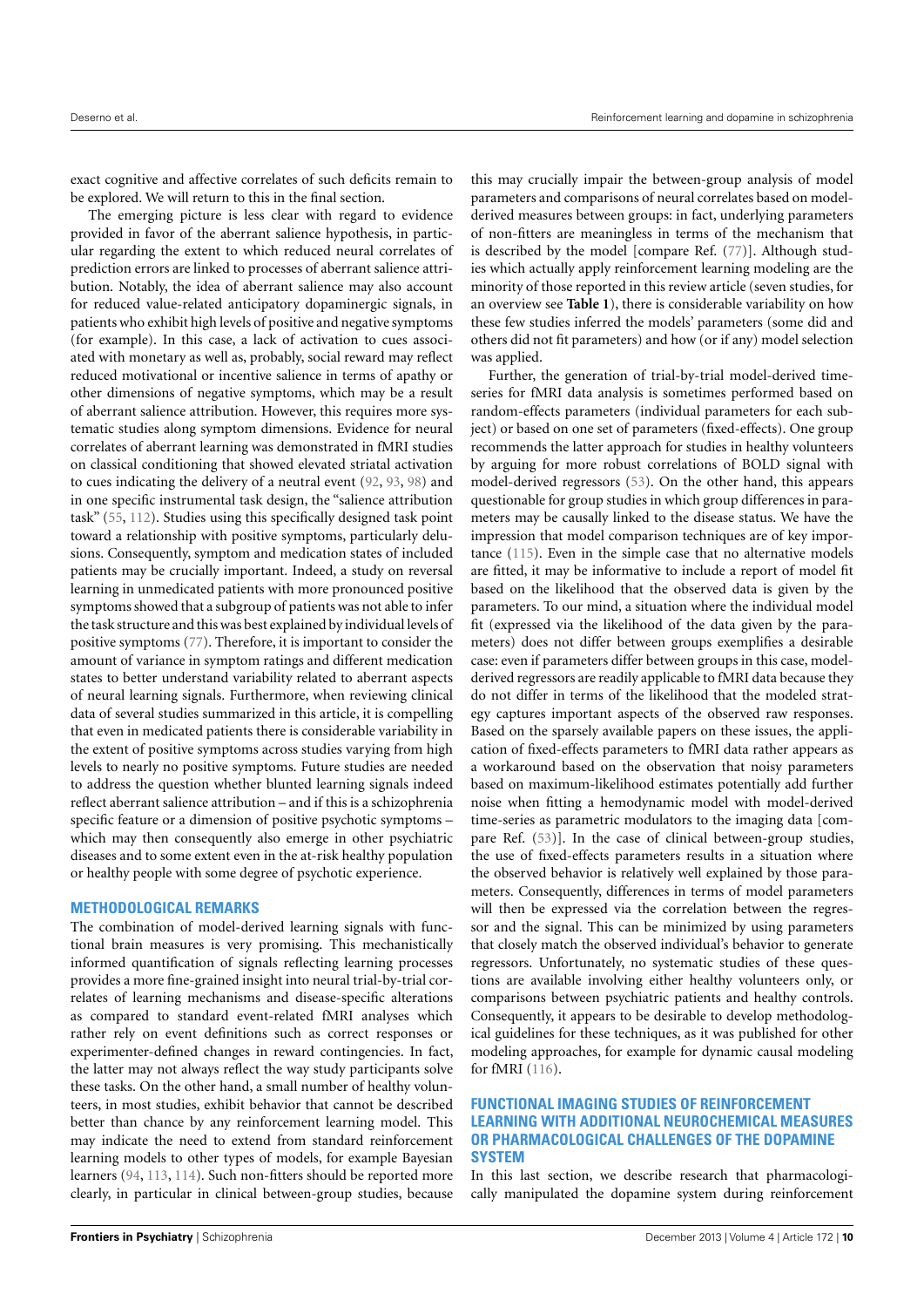learning or acquired an additional molecular measurement (PET) of dopamine. There are a substantial number of groups researching these questions in healthy volunteers, and this section does not aim to present a complete picture of all such studies. We will instead refer to studies that are particularly important for a better understanding of the above reviewed studies in patients.

A highly influential study was conducted by Pessiglione et al. [\(117\)](#page-14-32). An instrumental learning task with a reward-approach (win or no win) and a punishment–avoidance (loss or no loss) condition was used [\(117\)](#page-14-32). A similar design was recently applied in a behavioral study of medicated schizophrenia patients [\(64\)](#page-13-10). Pessiglione et al. [\(117\)](#page-14-32) demonstrated that dopamine medication, L-DOPA, and haloperidol, have opposing effects on behavior and neural correlates of model-derived prediction errors, and that these effects are selective for the reward-approach condition: l-DOPA administration enhanced reward-approaching behavior and associated ventral striatal reward prediction errors whereas haloperidol reduced such effects [\(117\)](#page-14-32). The same direction of medication effects was reported in a study using aversive Pavlovian conditioning under amphetamine, haloperidol, or placebo [\(118\)](#page-14-33). In addition, ventral striatal reward anticipation as in the MID task appears to be conveyed by reward-induced dopamine release [\(27\)](#page-12-24) and can be blunted by massive dopamine release, based on dose-dependent effects of psychostimulants [\(26,](#page-12-23) [28\)](#page-12-25). In line with this, a recent study applied the same reward-approach task as in Murray et al. [\(43\)](#page-13-2) and found that methamphetamine blunts both reward prediction errors in VS and expected value representation in ventro-medial PFC [\(119\)](#page-14-34). The strength of the disruption of value representation in ventro-medial PFC was correlated with amphetamineinduced psychotic symptoms. A third condition, amisulpridepretreatment, did not affect amphetamine-induced blunting of learning signals. It is important to note that the reducing effects of haloperidol on striatal reward prediction error encoding can explain reduced prediction error related activation in medicated schizophrenia patients, whereas the blunting effects of amphetamine may potentially mirror a subcortical hyperdopaminergic state, as was demonstrated in unmedicated schizophrenia patients [\(2,](#page-12-1) [3\)](#page-12-2). Therefore studies in unmedicated patients are crucially important to remove this confound. FGAs and SGAs strongly differ in their dopamine receptor affinity, and, based on two MID studies, it was shown that they also affect reward anticipation differently. These results point toward the idea that SGAs may help to remediate reward-related anticipatory brain activation [\(20–](#page-12-17)[22\)](#page-12-19) which nevertheless requires random assignment in a clinical-trialtype design. Such studies have not yet been conducted with learning tasks. In unmedicated patients, a reduction of ventral-striatal prediction error coding was recently demonstrated during reversal learning [\(77\)](#page-13-11). Elevated presynaptic dopamine levels may account for this reduced activation, similar to that observed for Parkinson patients on L-DOPA medication, affecting the VS (early in the illness less degenerated) in an overdosing manner [\(120\)](#page-14-35). Here, a long-lasting increase of presynaptic dopamine function may "drown" value-related and error-related phasic learning signals. Multimodal imaging studies combining fMRI with PET radiotracers that assess presynaptic dopamine function can link individual differences in neurochemical parameters with functional activation. For example, PET with FDOPA may be an important target

for application in multimodal imaging studies, since this measure has been demonstrated in meta-analyses to best characterize the subcortical hyperdopaminergic state of patients [for metaanalyses see: Ref. [\(4,](#page-12-3) [5\)](#page-12-4)]. Supporting this idea, another study demonstrated that ventral-striatal prediction errors are indeed negatively correlated with dopamine synthesis capacity in healthy controls [\(121\)](#page-14-36). This negative correlation suggests that long-lasting increases in presynaptic dopamine function, as observed in schizophrenia patients, may reduce phasic learning signals, hypothetically via presynaptic D2-autoreceptors which regulate presynaptic activity of DOPA-decarboxylase activity to ensure homeostasis within the dopaminergic system [\(46,](#page-13-5) [121\)](#page-14-36). Animal studies [\(122,](#page-14-37) [123\)](#page-14-38) and other functional human imaging studies [\(36,](#page-12-34) [124,](#page-14-39) [125\)](#page-14-40) also support the idea of this interplay of differential aspects of dopamine neurotransmission. In line with this, it has also been shown that behavioral effects of a dopamine-enhancing drug during reversal learning indeed depend on baseline levels of dopamine synthesis capacity [\(126\)](#page-15-1): Participants with lower dopamine synthesis capacity benefit behaviorally from a dopamine agonist, while the same drug dose seemed to be disadvantageous for participants with rather high levels of dopamine synthesis capacity. Therefore, dopamine effects in learning and cognition appear to be a fine-tuned and optimized non-linear system where rather low and rather high levels result in inefficient neural processing [\(127,](#page-15-2) [128\)](#page-15-3). This view is also supported by one of the few clinical multimodal imaging studies using FDOPA PET in combination with a working memory task during fMRI in controls and in people with an at-risk mental state for psychosis [\(129\)](#page-15-4). At the same working memory load, they found a positive linear relationship of dopamine synthesis capacity and working memory related activation in dorsolateral PFC of healthy controls, while this relationship was negative in people with an at-risk mental state, indicating that potentially "too" high levels of dopamine synthesis may promote lower dorsolateral PFC activation during the same working memory load at which both groups coped with comparable performance. This observation can be reconciled with the observation of prefrontal efficiency during working memory when examining cognitive performance and dorsolateral PFC activation [\(130,](#page-15-5) [131\)](#page-15-6): different dorsolateral PFC activation may primarily reflect different performance. Patients are assumed to reach maximum limits of dorsolateral PFC activation earlier reflecting a general impairment in this cognitive domain [see also: Ref. [\(108\)](#page-14-24)]. A step further, there is also evidence that a reduction of working-memory-dependent effective connectivity from dorsolateral PFC to parietal cortex may be the potential mechanism underlying this inefficiency [\(108\)](#page-14-24). Connectivity may indeed be an important target and it has also been demonstrated that functional connectivity during aversive conditioning is shifted differently by a dopamine agonist versus a dopamine antagonist [\(132\)](#page-15-7).

# **CONCLUSION, REMARKS, OUTLOOK**

In this review article we summarized studies that provide evidence for behavioral and neural correlates of impaired reinforcement learning in schizophrenia. Two main hypotheses guided this review: (1) Aberrant prediction errors drive learning of otherwise irrelevant stimuli and actions in schizophrenia, and that there is a potentially close link between this mechanism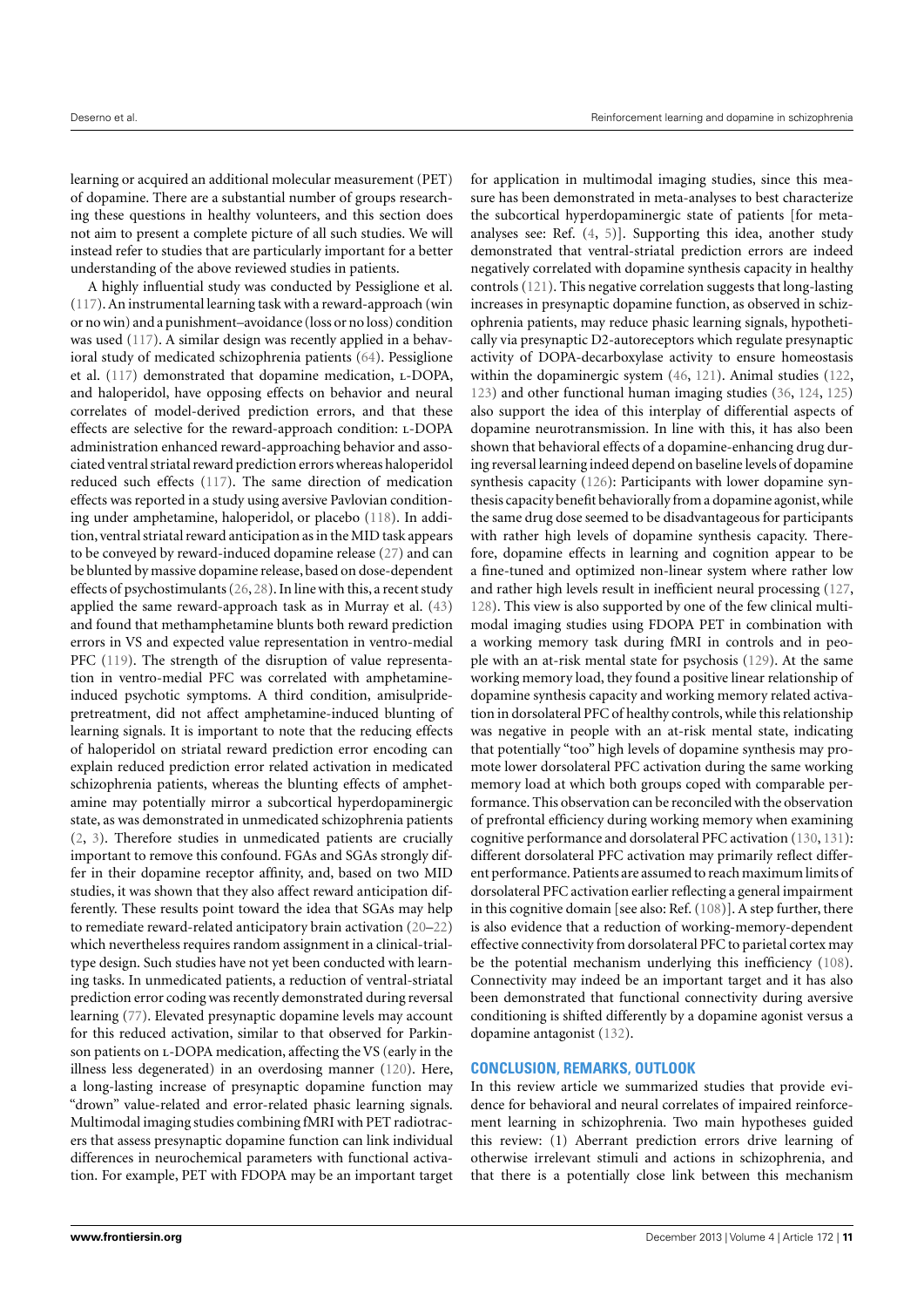and the emergence of positive psychotic symptoms, in particular delusions. (2) A deficit of expected value representation may characterize patients suffering from schizophrenia, and this may fundamentally contribute to the formation of negative symptoms.

There is evidence for aberrant learning with most specific findings derived from the salience attribution task [\(54,](#page-13-16) [55\)](#page-13-17). Although there is still limited evidence and future studies are needed for clarification, it seems conceivable that aberrant learning is involved in the formation of delusions and can therefore be observed in patients with prominent positive symptoms. Whether this sensitization to otherwise neutral stimuli is indeed dopamine mediated and actually blunts learning signals elicited by regularly salient cues remains to be further explored [\(9\)](#page-12-7).

Our summary of fMRI studies during reinforcement learning clearly demonstrates that a reduction of these learning signals, namely blunted coding of ventral-striatal prediction errors, was consistently observed across studies. This deficit may actually be involved in aberrant learning as well as in a failure of value representation depending on fluctuating symptom states. During acute psychotic clinical states this may provide a conduit for aberrant learning, while the persistence of a noisy learning signals may provide the ground for a failure of building value expectations, ultimately contributing to the development and progress of detrimental negative symptoms. A large body of evidence from behavioral studies supports the hypothesis of a deficit in value representation and that this impairment is pronounced in patients with high levels of negative symptoms [\(11,](#page-12-8) [64\)](#page-13-10). Nevertheless, antipsychotic medication was shown to contribute to the severity of negative symptoms based on the degree of striatal D2-receptor blockade [\(133\)](#page-15-8) and may therefore also exacerbate impairments in value representation.

The psychosis spectrum has been characterized by imprecise and inefficient cortical information processing as a potential mechanism for cognitive impairments observed in patients and their first-degree relatives as well as in at-risk mental states. As a potential mechanism behind this, a disrupted cortico-cortical synaptic plasticity was suggested by a comprehensive biological hypothesis of schizophrenia, the "dysconnectivity" hypothesis [\(100,](#page-14-41) [101\)](#page-14-19). This hypothesis focuses on aberrant experience-driven control of synaptic plasticity via *N*-methyl-D-aspartate receptors (NMDAR). Abnormal modulation of NMDAR-induced plasticity by neurotransmitter systems such as dopamine, acetylcholine, or serotonin are at the heart of this idea. In the present article, we have described a close link between reinforcement learning, symptom dimensions of schizophrenia and dopamine,which acts as a neuromodulator of NMDAR-function: Animal research demonstrated that D1-receptor agonists and D2-receptor antagonists facilitate NMDAR-dependent long-term plasticity while D2-receptor agonist suppress it [\(134,](#page-15-9) [135\)](#page-15-10). Earlier in the manuscript, we have discussed the role of these receptors during reward and punishment as well as go-nogo learning [\(87,](#page-14-8) [88\)](#page-14-9). Further, these receptors are targets of current antipsychotic treatment strategies. Stephan and colleagues conclude ". . . it is not plasticity *per se* that is abnormal but its modulation during reinforcement and perceptual learning." [\(100\)](#page-14-41) These modulatory influences of NMDAR-function are thought to contribute to cortical representations of environmental states [\(136\)](#page-15-11) and the consistently described reduction of

ventral-striatal prediction errors could be crucially involved in a deficient shaping of such cortical representations [\(137,](#page-15-12) [138\)](#page-15-13). Here, it is important to underline that aberrant neuromodulation can indeed be formulated via computational models of learning-induced plasticity.

So far, there is converging evidence that dysconnectivity may indeed account for the repeatedly described prefrontal inefficiency observed in schizophrenia during the performance of cognitive tasks: Using models of effective connectivity for fMRI, reduced working-memory-dependent prefrontal-parietal connectivity was reported, initially in medicated patients [\(108\)](#page-14-24) and subsequently replicated in medication-naïve first-episode patients and in people with an at-risk mental state [\(139\)](#page-15-14). Based on parameters of these models, a clustering analysis was able to identify three mechanistically informed subgroups of patients [\(91\)](#page-14-11). These subgroups were found to be biologically distinct in terms of connectivity profiles and mapped on different levels of negative symptom severity [\(91\)](#page-14-11). This observation also appears to be in accordance with the proposal of a deficit in value representation, which was demonstrated to be pronounced at high levels of negative symptoms [\(64\)](#page-13-10). Therefore, it appears desirable to study the effect of neural learning signals at various levels in neural networks. It is important to note that studying the interaction of model-free learning signals and model-based neural representations of cognitive processes on the level of neural networks in a computational framework clearly has the potential to move beyond the evidence provided by standard cognitive tasks, such as working memory, even if some of the identified deficits overlap. The contribution of such an approach can be to gain more mechanistic information when studying these processes by applying detailed computational modeling to behavioral and neurobiological data. The focus of this idea is that different types of computational processes described in terms of different models may help us to improve our understanding of how patients actually solve certain tasks beyond the observation of being impaired or not. This may offer a unique source for mechanistically informed subtyping based on how patient subgroups deal differently with challenging tasks and in particular how these abilities are implemented in neural networks. Such subgroups require clinical validation in terms of longitudinal predictions (e.g., treatment responses). Promising future research in this field may strongly benefit from an integration of different modeling techniques for reinforcement as well as perceptual learning and brain connectivity [e.g., dynamic causal modeling; [\(140\)](#page-15-15)]. It has been demonstrated in healthy volunteers that such an experimental approach is feasible [\(94,](#page-14-13) [141,](#page-15-16) [142\)](#page-15-17) and therefore presents a highly promising venue for schizophrenia research. Finally, this may result in a dissection of the heterogeneous clinical entity of schizophrenia into biologically informed subgroups, thereby providing a framework for a better understanding of cognitive deficits, where a deficit of learning expectations about sensory inputs and future actions may constitute a potential key mechanism of the disorder.

#### **ACKNOWLEDGMENTS**

This study was supported by funding from the German Research Foundation (Deutsche Forschungsgemeinschaft, DFG) to Florian Schlagenhauf SCHL1969/1-1.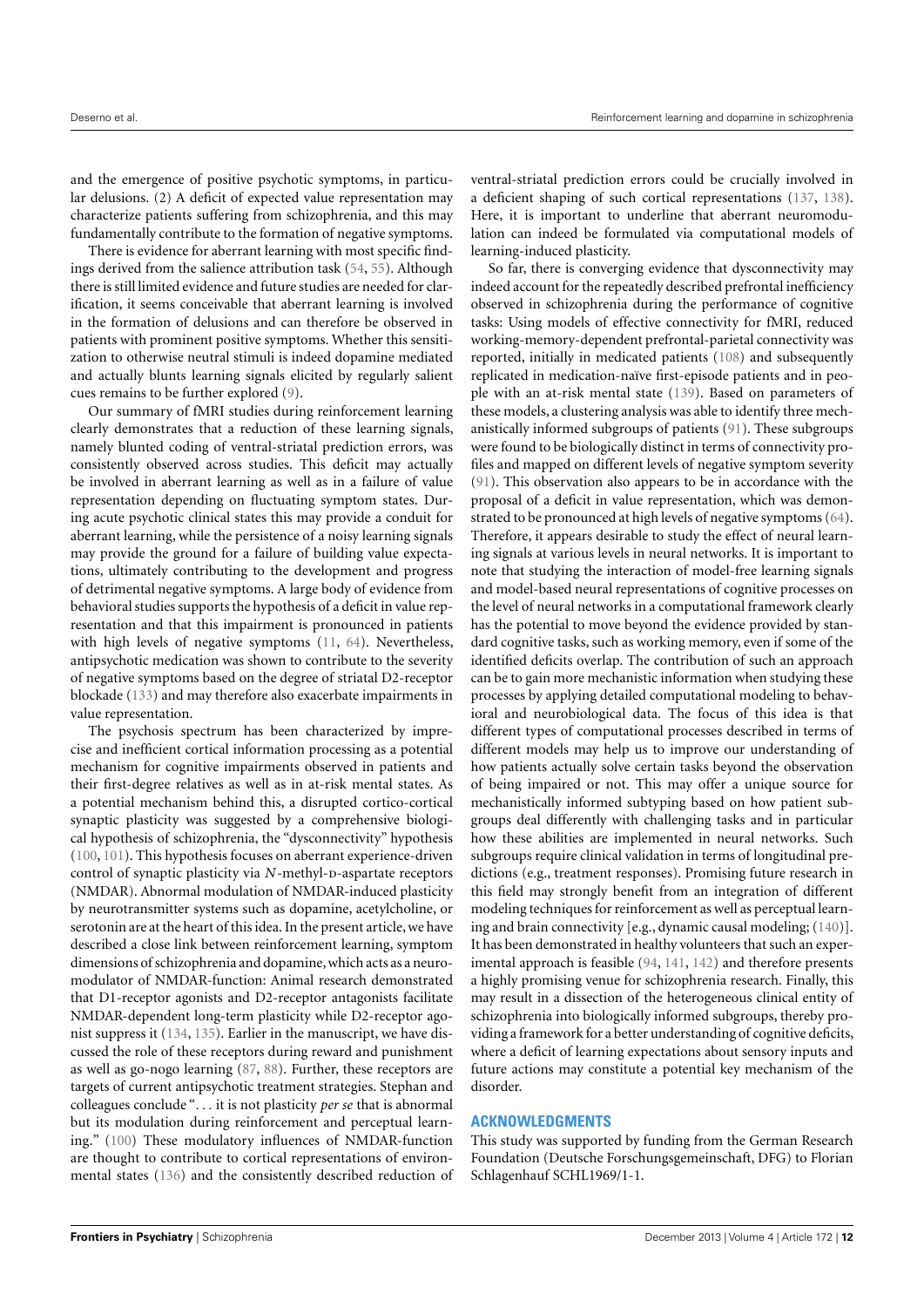#### **REFERENCES**

- <span id="page-12-0"></span>1. Carlsson A. Does dopamine have a role in schizophrenia? *Biol Psychiatry* (1978) **13**:3–21.
- <span id="page-12-1"></span>2. Abi-Dargham A, Gil R, Krystal J, Baldwin RM, Seibyl JP, Bowers M, et al. Increased striatal dopamine transmission in schizophrenia: confirmation in a second cohort. *Am J Psychiatry* (1998) **155**:761–7.
- <span id="page-12-2"></span>3. Kumakura Y, Cumming P, Vernaleken I, Buchholz HG, Siessmeier T, Heinz A, et al. Elevated [18F]fluorodopamine turnover in brain of patients with schizophrenia: an [18F]fluorodopa/positron emission tomography study. *J Neurosci* (2007) **27**:8080–7. doi[:10.1523/JNEUROSCI.0805-07.2007](http://dx.doi.org/10.1523/JNEUROSCI.0805-07.2007)
- <span id="page-12-3"></span>4. Howes OD, Kambeitz J, Kim E, Stahl D, Slifstein M, Abi-Dargham A, et al. The nature of dopamine dysfunction in schizophrenia and what this means for treatment. *Arch Gen Psychiatry* (2012) **69**:776–86. doi[:10.1001/](http://dx.doi.org/10.1001/archgenpsychiatry.2012.169) [archgenpsychiatry.2012.169](http://dx.doi.org/10.1001/archgenpsychiatry.2012.169)
- <span id="page-12-4"></span>5. Fusar-Poli P, Meyer-Lindenberg A. Striatal presynaptic dopamine in schizophrenia, part II: meta-analysis of [(18)F/(11)C]-DOPA PET studies. *Schizophr Bull* (2013) **39**:33–42. doi[:10.1093/schbul/sbr180](http://dx.doi.org/10.1093/schbul/sbr180)
- <span id="page-12-5"></span>6. SchultzW, Dayan P,Montague PR. A neural substrate of prediction and reward. *Science* (1997) **275**:1593–9. doi[:10.1126/science.275.5306.1593](http://dx.doi.org/10.1126/science.275.5306.1593)
- 7. Bayer HM, Glimcher PW. Midbrain dopamine neurons encode a quantitative reward prediction error signal. *Neuron* (2005) **47**:129–41. doi[:10.1016/j.](http://dx.doi.org/10.1016/j.neuron.2005.05.020) [neuron.2005.05.020](http://dx.doi.org/10.1016/j.neuron.2005.05.020)
- <span id="page-12-6"></span>8. Steinberg EE, Keiflin R, Boivin JR, Witten IB, Deisseroth K, Janak PH. A causal link between prediction errors, dopamine neurons and learning. *Nat Neurosci* (2013) **16**:966–73. doi[:10.1038/nn.3413](http://dx.doi.org/10.1038/nn.3413)
- <span id="page-12-7"></span>9. Heinz A. Dopaminergic dysfunction in alcoholism and schizophrenia – psychopathological and behavioral correlates. *Eur Psychiatry* (2002) **17**:9–16. doi[:10.1016/S0924-9338\(02\)00628-4](http://dx.doi.org/10.1016/S0924-9338(02)00628-4)
- <span id="page-12-26"></span>10. Kapur S. Psychosis as a state of aberrant salience: a framework linking biology, phenomenology, and pharmacology in schizophrenia. *Am J Psychiatry* (2003) **160**:13–23. doi[:10.1176/appi.ajp.160.1.13](http://dx.doi.org/10.1176/appi.ajp.160.1.13)
- <span id="page-12-8"></span>11. Gold JM, Waltz JA, Prentice KJ, Morris SE, Heerey EA. Reward processing in schizophrenia: a deficit in the representation of value. *Schizophr Bull* (2008) **34**:835–47. doi[:10.1093/schbul/sbn068](http://dx.doi.org/10.1093/schbul/sbn068)
- <span id="page-12-9"></span>12. Montague PR, Dayan P, Sejnowski TJ. A framework for mesencephalic dopamine systems based on predictive Hebbian learning. *J Neurosci* (1996) **16**:1936–47.
- <span id="page-12-10"></span>13. Friston KJ, Frith CD. Schizophrenia: a disconnection syndrome? *Clin Neurosci* (1995) **3**:89–97.
- <span id="page-12-11"></span>14. Friston KJ. The disconnection hypothesis. *Schizophr Res* (1998) **30**:115–25. doi[:10.1016/S0920-9964\(97\)00140-0](http://dx.doi.org/10.1016/S0920-9964(97)00140-0)
- <span id="page-12-12"></span>15. Knutson B, Adams CM, Fong GW, Hommer D. Anticipation of increasing monetary reward selectively recruits nucleus accumbens. *J Neurosci* (2001) **21**:RC159.
- <span id="page-12-13"></span>16. Breiter HC, Aharon I, Kahneman D, Dale A, Shizgal P. Functional imaging of neural responses to expectancy and experience of monetary gains and losses. *Neuron* (2001) **30**:619–39. doi[:10.1016/S0896-6273\(01\)00303-8](http://dx.doi.org/10.1016/S0896-6273(01)00303-8)
- <span id="page-12-14"></span>17. Juckel G, Schlagenhauf F, Koslowski M, Wustenberg T, Villringer A, Knutson B, et al. Dysfunction of ventral striatal reward prediction in schizophrenia. *Neuroimage* (2006) **29**:409–16. doi[:10.1016/j.neuroimage.2005.07.051](http://dx.doi.org/10.1016/j.neuroimage.2005.07.051)
- <span id="page-12-15"></span>18. Esslinger C, Englisch S, Inta D, Rausch F, Schirmbeck F, Mier D, et al. Ventral striatal activation during attribution of stimulus saliency and reward anticipation is correlated in unmedicated first episode schizophrenia patients. *Schizophr Res* (2012) **140**:114–21. doi[:10.1016/j.schres.2012.06.025](http://dx.doi.org/10.1016/j.schres.2012.06.025)
- <span id="page-12-16"></span>19. Nielsen MO, Rostrup E, Wulff S, Bak N, Lublin H, Kapur S, et al. Alterations of the brain reward system in antipsychotic naive schizophrenia patients. *Biol Psychiatry* (2012) **71**:898–905. doi[:10.1016/j.biopsych.2012.02.007](http://dx.doi.org/10.1016/j.biopsych.2012.02.007)
- <span id="page-12-17"></span>20. Juckel G, Schlagenhauf F, Koslowski M, Filonov D, Wustenberg T, Villringer A, et al. Dysfunction of ventral striatal reward prediction in schizophrenic patients treated with typical, not atypical, neuroleptics. *Psychopharmacology (Berl)* (2006) **187**:222–8. doi[:10.1007/s00213-006-0405-4](http://dx.doi.org/10.1007/s00213-006-0405-4)
- <span id="page-12-18"></span>21. Schlagenhauf F, Juckel G, Koslowski M, Kahnt T, Knutson B, Dembler T, et al. Reward system activation in schizophrenic patients switched from typical neuroleptics to olanzapine. *Psychopharmacology (Berl)* (2008) **196**:673–84. doi[:10.1007/s00213-007-1016-4](http://dx.doi.org/10.1007/s00213-007-1016-4)
- <span id="page-12-19"></span>22. Nielsen MO, Rostrup E, Wulff S, Bak N, Broberg BV, Lublin H, et al. Improvement of brain reward abnormalities by antipsychotic monotherapy

in schizophrenia. *Arch Gen Psychiatry* (2012) **69**:1195–204. doi[:10.1001/](http://dx.doi.org/10.1001/archgenpsychiatry.2012.847) [archgenpsychiatry.2012.847](http://dx.doi.org/10.1001/archgenpsychiatry.2012.847)

- <span id="page-12-20"></span>23. Walter H, Kammerer H, Frasch K, Spitzer M, Abler B. Altered reward functions in patients on atypical antipsychotic medication in line with the revised dopamine hypothesis of schizophrenia. *Psychopharmacology (Berl)* (2009) **206**:121–32. doi[:10.1007/s00213-009-1586-4](http://dx.doi.org/10.1007/s00213-009-1586-4)
- <span id="page-12-22"></span>24. Simon JJ, Biller A, Walther S, Roesch-Ely D, Stippich C, Weisbrod M, et al. Neural correlates of reward processing in schizophrenia – relationship to apathy and depression. *Schizophr Res* (2010) **118**:154–61. doi[:10.1016/j.schres.2009.](http://dx.doi.org/10.1016/j.schres.2009.11.007) [11.007](http://dx.doi.org/10.1016/j.schres.2009.11.007)
- <span id="page-12-21"></span>25. Waltz JA, Schweitzer JB, Ross TJ, Kurup PK, Salmeron BJ, Rose EJ, et al. Abnormal responses to monetary outcomes in cortex, but not in the basal ganglia, in schizophrenia. *Neuropsychopharmacology* (2010) **35**:2427–39. doi[:10.1038/](http://dx.doi.org/10.1038/npp.2010.126) [npp.2010.126](http://dx.doi.org/10.1038/npp.2010.126)
- <span id="page-12-23"></span>26. Knutson B, Gibbs SE. Linking nucleus accumbens dopamine and blood oxygenation. *Psychopharmacology (Berl)* (2007) **191**:813–22. doi[:10.1007/s00213-](http://dx.doi.org/10.1007/s00213-006-0686-7) [006-0686-7](http://dx.doi.org/10.1007/s00213-006-0686-7)
- <span id="page-12-24"></span>27. Schott BH, Minuzzi L, Krebs RM, Elmenhorst D, Lang M, Winz OH, et al. Mesolimbic functional magnetic resonance imaging activations during reward anticipation correlate with reward-related ventral striatal dopamine release. *J Neurosci* (2008) **28**:14311–9. doi[:10.1523/JNEUROSCI.2058-08.2008](http://dx.doi.org/10.1523/JNEUROSCI.2058-08.2008)
- <span id="page-12-25"></span>28. Knutson B, Bjork JM, Fong GW, Hommer D, Mattay VS, Weinberger DR. Amphetamine modulates human incentive processing. *Neuron* (2004) **43**:261–9. doi[:10.1016/j.neuron.2004.06.030](http://dx.doi.org/10.1016/j.neuron.2004.06.030)
- <span id="page-12-27"></span>29. Heinz A, Schlagenhauf F. Dopaminergic dysfunction in schizophrenia: salience attribution revisited. *Schizophr Bull* (2010) **36**:472–85. doi[:10.1093/schbul/](http://dx.doi.org/10.1093/schbul/sbq031) [sbq031](http://dx.doi.org/10.1093/schbul/sbq031)
- <span id="page-12-28"></span>30. Pankow A, Friedel E, Sterzer P, Seiferth N, Walter H, Heinz A, et al. Altered amygdala activation in schizophrenia patients during emotion processing. *Schizophr Res* (2013) **150**:101–6. doi[:10.1016/j.schres.2013.07.015](http://dx.doi.org/10.1016/j.schres.2013.07.015)
- <span id="page-12-29"></span>31. Schlagenhauf F, Sterzer P, Schmack K, Ballmaier M, Rapp M, Wrase J, et al. Reward feedback alterations in unmedicated schizophrenia patients: relevance for delusions. *Biol Psychiatry* (2009) **65**:1032–9. doi[:10.1016/j.biopsych.2008.](http://dx.doi.org/10.1016/j.biopsych.2008.12.016) [12.016](http://dx.doi.org/10.1016/j.biopsych.2008.12.016)
- <span id="page-12-30"></span>32. Waltz JA,Schweitzer JB,Gold JM,Kurup PK,Ross TJ,Salmeron BJ, et al. Patients with schizophrenia have a reduced neural response to both unpredictable and predictable primary reinforcers. *Neuropsychopharmacology* (2009) **34**:1567–77. doi[:10.1038/npp.2008.214](http://dx.doi.org/10.1038/npp.2008.214)
- <span id="page-12-31"></span>33. Morris RW, Vercammen A, Lenroot R, Moore L, Langton JM, Short B, et al. Disambiguating ventral striatum fMRI-related bold signal during reward prediction in schizophrenia. *Mol Psychiatry* (2011) **17**:280–9. doi[:10.1038/mp.](http://dx.doi.org/10.1038/mp.2011.75) [2011.75](http://dx.doi.org/10.1038/mp.2011.75)
- <span id="page-12-32"></span>34. Kapur S, Remington G, Jones C, Wilson A, Dasilva J, Houle S, et al. High levels of dopamine D2 receptor occupancy with low-dose haloperidol treatment: a PET study. *Am J Psychiatry* (1996) **153**:948–50.
- <span id="page-12-33"></span>35. Kapur S, Zipursky R, Jones C, Shammi CS, Remington G, Seeman P. A positron emission tomography study of quetiapine in schizophrenia: a preliminary finding of an antipsychotic effect with only transiently high dopamine D2 receptor occupancy. *Arch Gen Psychiatry* (2000) **57**:553–9. doi[:10.1001/archpsyc.57.6.553](http://dx.doi.org/10.1001/archpsyc.57.6.553)
- <span id="page-12-34"></span>36. Vernaleken I, Kumakura Y, Cumming P, Buchholz HG, Siessmeier T, Stoeter P, et al. Modulation of [18F]fluorodopa (FDOPA) kinetics in the brain of healthy volunteers after acute haloperidol challenge. *Neuroimage* (2006) **30**:1332–9. doi[:10.1016/j.neuroimage.2005.11.014](http://dx.doi.org/10.1016/j.neuroimage.2005.11.014)
- <span id="page-12-35"></span>37. Vernaleken I, Kumakura Y, Buchholz HG, Siessmeier T, Hilgers RD, Bartenstein P, et al. Baseline [18F]-FDOPA kinetics are predictive of haloperidol-induced changes in dopamine turnover and cognitive performance: a positron emission tomography study in healthy subjects. *Neuroimage* (2008) **40**:1222–31. doi[:10.1016/j.neuroimage.2007.12.045](http://dx.doi.org/10.1016/j.neuroimage.2007.12.045)
- <span id="page-12-36"></span>38. Insel TR, Scolnick EM. Cure therapeutics and strategic prevention: raising the bar for mental health research. *Mol Psychiatry* (2006) **11**:11–7. doi[:10.1038/sj.mp.4001777](http://dx.doi.org/10.1038/sj.mp.4001777)
- 39. Insel TR, Wang PS. Rethinking mental illness. *JAMA* (2010) **303**:1970–1. doi[:10.1001/jama.2010.555](http://dx.doi.org/10.1001/jama.2010.555)
- <span id="page-12-37"></span>40. Huys QJ, Moutoussis M, Williams J. Are computational models of any use to psychiatry? *Neural Netw* (2011) **24**:544–51. doi[:10.1016/j.neunet.2011.](http://dx.doi.org/10.1016/j.neunet.2011.03.001) [03.001](http://dx.doi.org/10.1016/j.neunet.2011.03.001)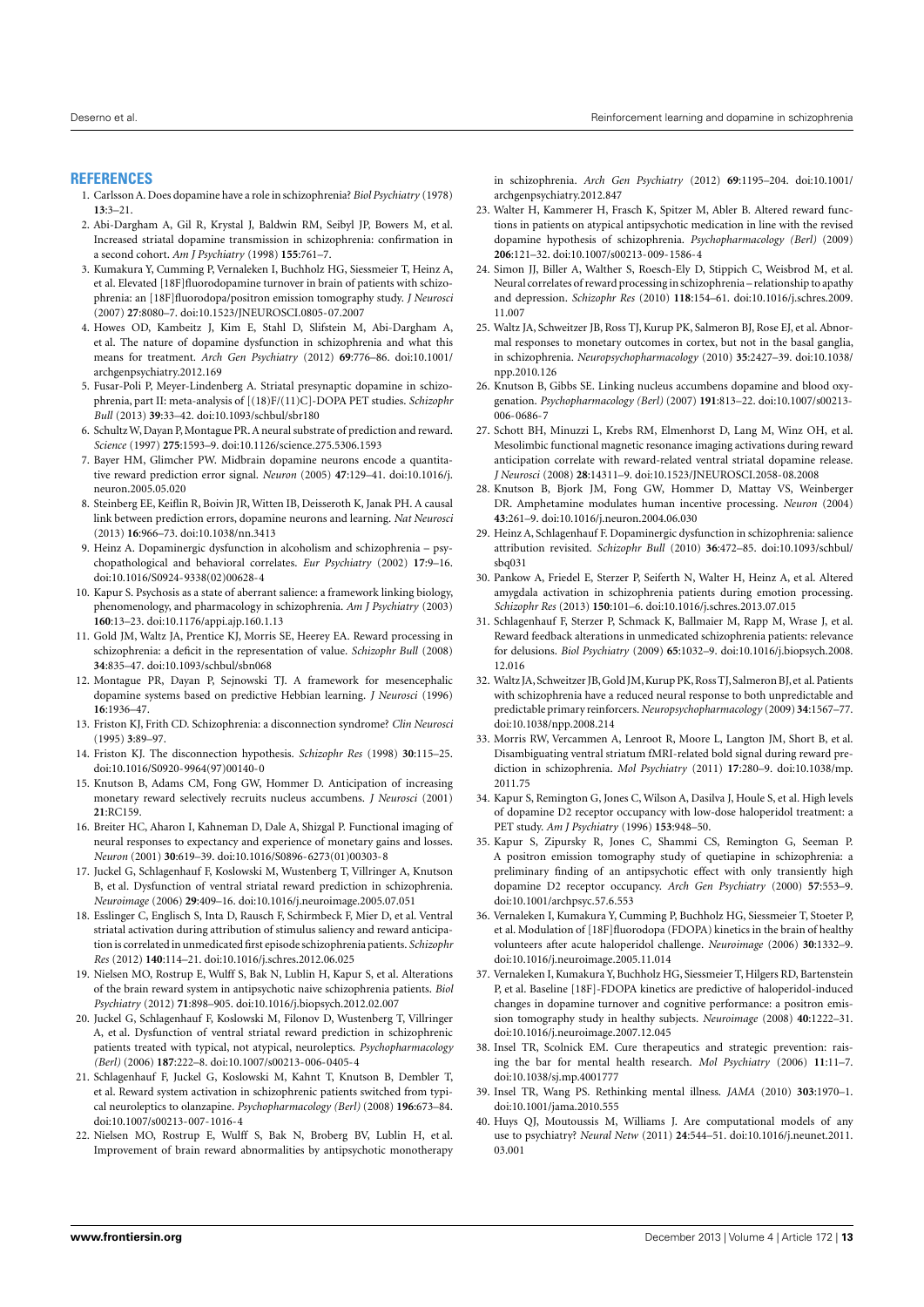- <span id="page-13-0"></span>41. Montague PR, Dolan RJ, Friston KJ, Dayan P. Computational psychiatry.*Trends Cogn Sci* (2012) **16**:72–80. doi[:10.1016/j.tics.2011.11.018](http://dx.doi.org/10.1016/j.tics.2011.11.018)
- <span id="page-13-1"></span>42. Sutton RS, Barto AG. *Reinforcement Learning: An Introduction*. Cambridge, MA: MIT Press (1998).
- <span id="page-13-2"></span>43. Murray GK, Corlett PR, Clark L, Pessiglione M, Blackwell AD, Honey G, et al. Substantia nigra/ventral tegmental reward prediction error disruption in psychosis. *Mol Psychiatry* (2008) **13**(239):267–76. doi[:10.1038/sj.mp.4002058](http://dx.doi.org/10.1038/sj.mp.4002058)
- <span id="page-13-3"></span>44. Robinson TE, Berridge KC. The neural basis of drug craving: an incentivesensitization theory of addiction. *Brain Res Brain Res Rev* (1993) **18**:247–91. doi[:10.1016/0165-0173\(93\)90013-P](http://dx.doi.org/10.1016/0165-0173(93)90013-P)
- <span id="page-13-4"></span>45. King R, Barchas JD, Huberman BA. Chaotic behavior in dopamine neurodynamics. *Proc Natl Acad Sci U S A* (1984) **81**:1244–7. doi[:10.1073/pnas.81.4.1244](http://dx.doi.org/10.1073/pnas.81.4.1244)
- <span id="page-13-5"></span>46. Grace AA. Phasic versus tonic dopamine release and the modulation of dopamine system responsivity: a hypothesis for the etiology of schizophrenia. *Neuroscience* (1991) **41**:1–24. doi[:10.1016/0306-4522\(91\)90196-U](http://dx.doi.org/10.1016/0306-4522(91)90196-U)
- <span id="page-13-6"></span>47. Frank MJ. Schizophrenia: a computational reinforcement learning perspective. *Schizophr Bull* (2008) **34**:1008–11. doi[:10.1093/schbul/sbn123](http://dx.doi.org/10.1093/schbul/sbn123)
- <span id="page-13-7"></span>48. Smith A, Li M, Becker S, Kapur S. Dopamine, prediction error and associative learning: a model-based account. *Network* (2006) **17**:61–84. doi[:10.1080/](http://dx.doi.org/10.1080/09548980500361624) [09548980500361624](http://dx.doi.org/10.1080/09548980500361624)
- 49. Roesch MR, Esber GR, Li J, Daw ND, Schoenbaum G. Surprise! Neural correlates of Pearce-Hall and Rescorla-Wagner coexist within the brain. *Eur J Neurosci* (2012) **35**:1190–200. doi[:10.1111/j.1460-9568.2011.07986.x](http://dx.doi.org/10.1111/j.1460-9568.2011.07986.x)
- <span id="page-13-8"></span>50. Metereau E, Dreher JC. Cerebral correlates of salient prediction error for different rewards and punishments. *Cereb Cortex* (2013) **23**:477–87. doi[:10.1093/](http://dx.doi.org/10.1093/cercor/bhs037) [cercor/bhs037](http://dx.doi.org/10.1093/cercor/bhs037)
- <span id="page-13-9"></span>51. Barch DM, Dowd EC. Goal representations and motivational drive in schizophrenia: the role of prefrontal-striatal interactions. *Schizophr Bull* (2010) **36**:919–34. doi[:10.1093/schbul/sbq068](http://dx.doi.org/10.1093/schbul/sbq068)
- <span id="page-13-12"></span>52. O'Doherty JP, Hampton A, Kim H. Model-based fMRI and its application to reward learning and decision making. *Ann N Y Acad Sci* (2007) **1104**:35–53. doi[:10.1196/annals.1390.022](http://dx.doi.org/10.1196/annals.1390.022)
- <span id="page-13-13"></span>53. Daw ND. Trial-by-trial data analysis using computational models. In: Phelps EA, Robbins TW, Delgado M editors. *In Affect, Learning and Decision Making, Attention and Performance XXIII*. New York: Oxford University Press (2009) p. 3–38.
- <span id="page-13-16"></span>54. Roiser JP, Stephan KE, Den Ouden HE, Barnes TR, Friston KJ, Joyce EM. Do patients with schizophrenia exhibit aberrant salience? *Psychol Med* (2009) **39**:199–209. doi[:10.1017/S0033291708003863](http://dx.doi.org/10.1017/S0033291708003863)
- <span id="page-13-17"></span>55. Roiser JP, Howes OD, Chaddock CA, Joyce EM, Mcguire P. Neural and behavioral correlates of aberrant salience in individuals at risk for psychosis. *Schizophr Bull* (2012) **39**:1328–36. doi[:10.1093/schbul/sbs147](http://dx.doi.org/10.1093/schbul/sbs147)
- <span id="page-13-18"></span>56. Heerey EA, Gold JM. Patients with schizophrenia demonstrate dissociation between affective experience and motivated behavior. *J Abnorm Psychol* (2007) **116**:268–78. doi[:10.1037/0021-843X.116.2.268](http://dx.doi.org/10.1037/0021-843X.116.2.268)
- <span id="page-13-19"></span>57. Dowd EC, Barch DM. Anhedonia and emotional experience in schizophrenia: neural and behavioral indicators. *Biol Psychiatry* (2010) **67**:902–11. doi[:10.1016/j.biopsych.2009.10.020](http://dx.doi.org/10.1016/j.biopsych.2009.10.020)
- <span id="page-13-20"></span>58. Ursu S, Kring AM, Gard MG, Minzenberg MJ, Yoon JH, Ragland JD, et al. Prefrontal cortical deficits and impaired cognition-emotion interactions in schizophrenia. *Am J Psychiatry* (2011) **168**:276–85. doi[:10.1176/appi.ajp.2010.](http://dx.doi.org/10.1176/appi.ajp.2010.09081215) [09081215](http://dx.doi.org/10.1176/appi.ajp.2010.09081215)
- <span id="page-13-21"></span>59. Heerey EA, Robinson BM, Mcmahon RP, Gold JM. Delay discounting in schizophrenia. *Cogn Neuropsychiatry* (2007) **12**:213–21. doi[:10.1080/](http://dx.doi.org/10.1080/13546800601005900) [13546800601005900](http://dx.doi.org/10.1080/13546800601005900)
- 60. Ahn WY, Rass O, Fridberg DJ, Bishara AJ, Forsyth JK, Breier A, et al. Temporal discounting of rewards in patients with bipolar disorder and schizophrenia. *J Abnorm Psychol* (2011) **120**:911–21. doi[:10.1037/a0023333](http://dx.doi.org/10.1037/a0023333)
- 61. Heerey EA, Matveeva TM, Gold JM. Imagining the future: degraded representations of future rewards and events in schizophrenia. *J Abnorm Psychol* (2011) **120**:483–9. doi[:10.1037/a0021810](http://dx.doi.org/10.1037/a0021810)
- <span id="page-13-22"></span>62. WingVC,Moss TG, Rabin RA, George TP. Effects of cigarette smoking status on delay discounting in schizophrenia and healthy controls. *Addict Behav* (2012) **37**:67–72. doi[:10.1016/j.addbeh.2011.08.012](http://dx.doi.org/10.1016/j.addbeh.2011.08.012)
- <span id="page-13-23"></span>63. Heerey EA, Bell-Warren KR, Gold JM. Decision-making impairments in the context of intact reward sensitivity in schizophrenia. *Biol Psychiatry* (2008) **64**:62–9. doi[:10.1016/j.biopsych.2008.02.015](http://dx.doi.org/10.1016/j.biopsych.2008.02.015)
- <span id="page-13-10"></span>64. Gold JM, Waltz JA, Matveeva TM, Kasanova Z, Strauss GP, Herbener ES, et al. Negative symptoms and the failure to represent the expected reward value of actions: behavioral and computational modeling evidence. *Arch Gen Psychiatry* (2012) **69**:129–38. doi[:10.1001/archgenpsychiatry.2011.1269](http://dx.doi.org/10.1001/archgenpsychiatry.2011.1269)
- <span id="page-13-24"></span>65. Somlai Z, Moustafa AA, Keri S, Myers CE, Gluck MA. General functioning predicts reward and punishment learning in schizophrenia. *Schizophr Res* (2011) **127**:131–6. doi[:10.1016/j.schres.2010.07.028](http://dx.doi.org/10.1016/j.schres.2010.07.028)
- <span id="page-13-25"></span>66. Yilmaz A, Simsek F, Gonul AS. Reduced reward-related probability learning in schizophrenia patients. *Neuropsychiatr Dis Treat* (2012) **8**:27–34. doi[:10.2147/](http://dx.doi.org/10.2147/NDT.S26243) [NDT.S26243](http://dx.doi.org/10.2147/NDT.S26243)
- <span id="page-13-26"></span>67. Gold JM, Strauss GP, Waltz JA, Robinson BM, Brown JK, Frank MJ. Negative symptoms of schizophrenia are associated with abnormal effort-cost computations. *Biol Psychiatry* (2013) **74**:130–6. doi[:10.1016/j.biopsych.2012.12.022](http://dx.doi.org/10.1016/j.biopsych.2012.12.022)
- <span id="page-13-27"></span>68. Kasanova Z, Waltz JA, Strauss GP, Frank MJ, Gold JM. Optimizing vs. matching: response strategy in a probabilistic learning task is associated with negative symptoms of schizophrenia. *Schizophr Res* (2011) **127**:215–22. doi[:10.1016/j.schres.2010.12.003](http://dx.doi.org/10.1016/j.schres.2010.12.003)
- <span id="page-13-28"></span>69. Elliott R, Mckenna PJ, Robbins TW, Sahakian BJ. Neuropsychological evidence for frontostriatal dysfunction in schizophrenia. *Psychol Med* (1995) **25**:619–30. doi[:10.1017/S0033291700033523](http://dx.doi.org/10.1017/S0033291700033523)
- 70. Pantelis C, Barber FZ, Barnes TR, Nelson HE, Owen AM, Robbins TW. Comparison of set-shifting ability in patients with chronic schizophrenia and frontal lobe damage. *Schizophr Res* (1999) **37**:251–70. doi[:10.1016/S0920-9964\(98\)](http://dx.doi.org/10.1016/S0920-9964(98)00156-X) [00156-X](http://dx.doi.org/10.1016/S0920-9964(98)00156-X)
- 71. Waltz JA, Gold JM. Probabilistic reversal learning impairments in schizophrenia: further evidence of orbitofrontal dysfunction. *Schizophr Res* (2007) **93**:296–303. doi[:10.1016/j.schres.2007.03.010](http://dx.doi.org/10.1016/j.schres.2007.03.010)
- 72. Prentice KJ, Gold JM, Buchanan RW. The Wisconsin card sorting impairment in schizophrenia is evident in the firstfour trials. *Schizophr Res* (2008) **106**:81–7. doi[:10.1016/j.schres.2007.07.015](http://dx.doi.org/10.1016/j.schres.2007.07.015)
- <span id="page-13-29"></span>73. McKirdy J, Sussmann JE, Hall J, Lawrie SM, Johnstone EC, Mcintosh AM. Set shifting and reversal learning in patients with bipolar disorder or schizophrenia. *Psychol Med* (2009) **39**:1289–93. doi[:10.1017/S0033291708004935](http://dx.doi.org/10.1017/S0033291708004935)
- <span id="page-13-30"></span>74. Murray GK, Cheng F, Clark L, Barnett JH, Blackwell AD, Fletcher PC, et al. Reinforcement and reversal learning in first-episode psychosis. *Schizophr Bull* (2008) **34**:848–55. doi[:10.1093/schbul/sbn078](http://dx.doi.org/10.1093/schbul/sbn078)
- <span id="page-13-31"></span>75. Leeson VC, Robbins TW, Matheson E, Hutton SB, Ron MA, Barnes TR, et al. Discrimination learning, reversal, and set-shifting in first-episode schizophrenia: stability over six years and specific associations with medication type and disorganization syndrome. *Biol Psychiatry* (2009) **66**:586–93. doi[:10.1016/j.biopsych.2009.05.016](http://dx.doi.org/10.1016/j.biopsych.2009.05.016)
- <span id="page-13-32"></span>76. Waltz JA, Kasanova Z, Ross TJ, Salmeron BJ, Mcmahon RP, Gold JM, et al. The roles of reward, default, and executive control networks in set-shifting impairments in schizophrenia. *PLoS One* (2013) **8**:e57257. doi[:10.1371/journal.pone.](http://dx.doi.org/10.1371/journal.pone.0057257) [0057257](http://dx.doi.org/10.1371/journal.pone.0057257)
- <span id="page-13-11"></span>77. Schlagenhauf F, Huys QJM, Deserno L, Rapp MA, Beck A, Heinze HJ, et al. Striatal dysfunction during reversal learning in unmedicated schizophrenia patients. *Neuroimage* (2013). doi[:10.1016/j.neuroimage.2013.11.034](http://dx.doi.org/10.1016/j.neuroimage.2013.11.034)
- <span id="page-13-33"></span>78. Hampton AN, Bossaerts P, O'Doherty JP. The role of the ventromedial prefrontal cortex in abstract state-based inference during decision making in humans. *J Neurosci* (2006) **26**:8360–7. doi[:10.1523/JNEUROSCI.1010-06.2006](http://dx.doi.org/10.1523/JNEUROSCI.1010-06.2006)
- <span id="page-13-15"></span>79. Glascher J, Daw N, Dayan P, O'Doherty JP. States versus rewards: dissociable neural prediction error signals underlying model-based and model-free reinforcement learning. *Neuron* (2010) **66**:585–95. doi[:10.1016/j.neuron.2010.](http://dx.doi.org/10.1016/j.neuron.2010.04.016) [04.016](http://dx.doi.org/10.1016/j.neuron.2010.04.016)
- <span id="page-13-14"></span>80. Daw ND, Gershman SJ, Seymour B, Dayan P, Dolan RJ. Model-based influences on humans' choices and striatal prediction errors. *Neuron* (2011) **69**:1204–15. doi[:10.1016/j.neuron.2011.02.027](http://dx.doi.org/10.1016/j.neuron.2011.02.027)
- <span id="page-13-34"></span>81. Collins AG, Frank MJ. How much of reinforcement learning is working memory, not reinforcement learning? A behavioral, computational, and neurogenetic analysis. *Eur J Neurosci* (2012) **35**:1024–35. doi[:10.1111/j.1460-9568.](http://dx.doi.org/10.1111/j.1460-9568.2011.07980.x) [2011.07980.x](http://dx.doi.org/10.1111/j.1460-9568.2011.07980.x)
- <span id="page-13-35"></span>82. Otto AR, Gershman SJ, Markman AB, Daw ND. The curse of planning: dissecting multiple reinforcement-learning systems by taxing the central executive. *Psychol Sci* (2013) **24**:751–61. doi[:10.1177/0956797612463080](http://dx.doi.org/10.1177/0956797612463080)
- <span id="page-13-36"></span>83. Waltz JA, Frank MJ, Robinson BM, Gold JM. Selective reinforcement learning deficits in schizophrenia support predictions from computational models of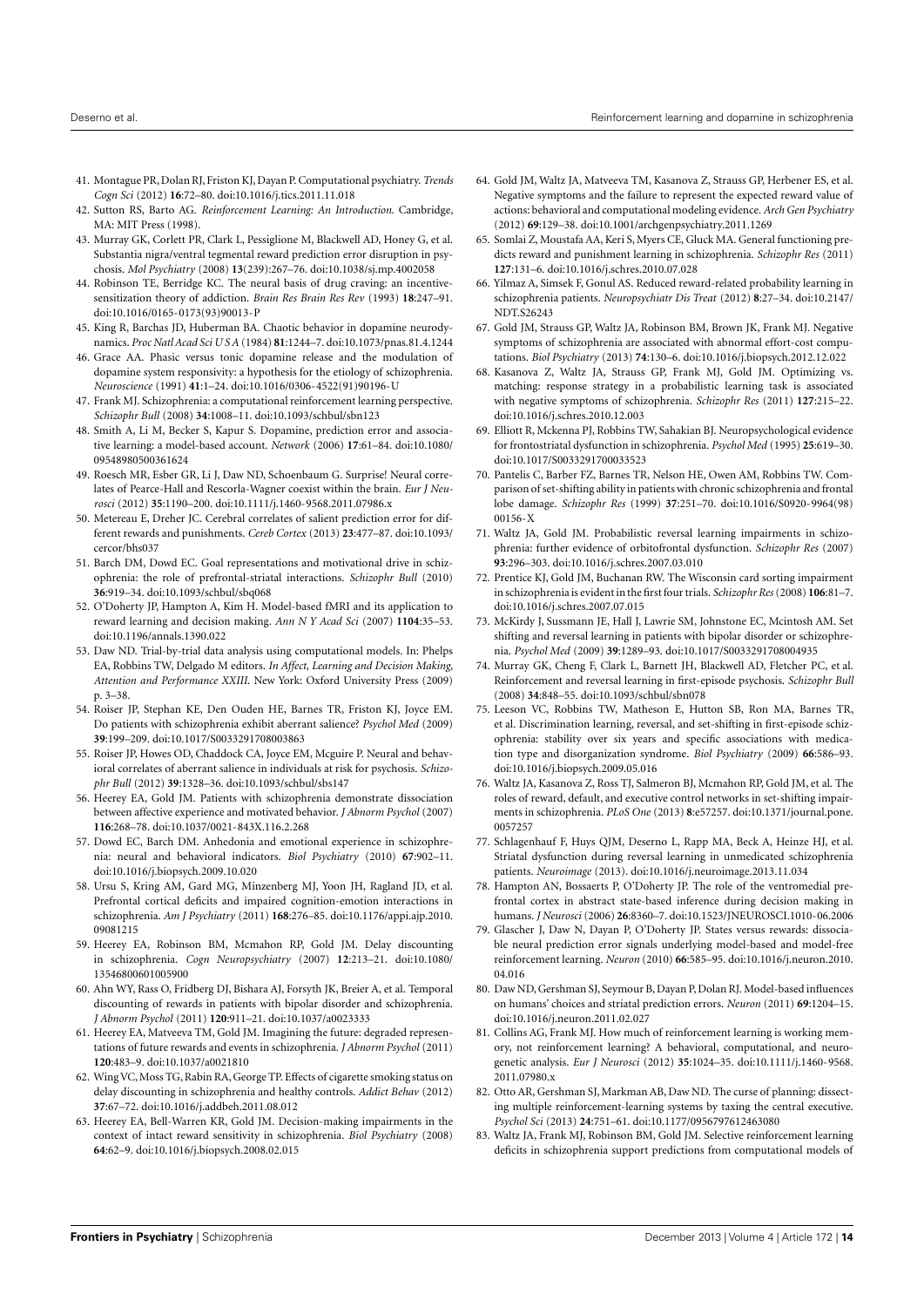striatal-cortical dysfunction. *Biol Psychiatry* (2007) **62**:756–64. doi[:10.1016/j.](http://dx.doi.org/10.1016/j.biopsych.2006.09.042) [biopsych.2006.09.042](http://dx.doi.org/10.1016/j.biopsych.2006.09.042)

- <span id="page-14-5"></span>84. Morris SE, Heerey EA, Gold JM, Holroyd CB. Learning-related changes in brain activity following errors and performance feedback in schizophrenia. *Schizophr Res* (2008) **99**:274–85. doi[:10.1016/j.schres.2007.08.027](http://dx.doi.org/10.1016/j.schres.2007.08.027)
- <span id="page-14-6"></span>85. Waltz JA, Frank MJ, Wiecki TV, Gold JM. Altered probabilistic learning and response biases in schizophrenia: behavioral evidence and neurocomputational modeling. *Neuropsychology* (2011) **25**:86–97. doi[:10.1037/a0020882](http://dx.doi.org/10.1037/a0020882)
- <span id="page-14-7"></span>86. Frank MJ, O'Reilly RC. A mechanistic account of striatal dopamine function in human cognition: psychopharmacological studies with cabergoline and haloperidol. *Behav Neurosci* (2006) **120**:497–517. doi[:10.1037/0735-7044.120.](http://dx.doi.org/10.1037/0735-7044.120.3.497) [3.497](http://dx.doi.org/10.1037/0735-7044.120.3.497)
- <span id="page-14-8"></span>87. Frank MJ, Seeberger LC, O'Reilly RC. By carrot or by stick: cognitive reinforcement learning in parkinsonism. *Science* (2004) **306**:1940–3. doi[:10.1126/](http://dx.doi.org/10.1126/science.1102941) [science.1102941](http://dx.doi.org/10.1126/science.1102941)
- <span id="page-14-9"></span>88. Kravitz AV, Tye LD, Kreitzer AC. Distinct roles for direct and indirect pathway striatal neurons in reinforcement. *Nat Neurosci* (2012) **15**:816–8. doi[:10.1038/nn.3100](http://dx.doi.org/10.1038/nn.3100)
- <span id="page-14-0"></span>89. Strauss GP, Frank MJ,Waltz JA, Kasanova Z, Herbener ES, Gold JM. Deficits in positive reinforcement learning and uncertainty-driven exploration are associated with distinct aspects of negative symptoms in schizophrenia. *Biol Psychiatry* (2011) **69**:424–31. doi[:10.1016/j.biopsych.2010.10.015](http://dx.doi.org/10.1016/j.biopsych.2010.10.015)
- <span id="page-14-10"></span>90. Brodersen KH, Schofield TM, Leff AP, Ong CS, Lomakina EI, Buhmann JM, et al. Generative embedding for model-based classification of fMRI data. *PLoS Comput Biol* (2011) **7**:e1002079. doi[:10.1371/journal.pcbi.1002079](http://dx.doi.org/10.1371/journal.pcbi.1002079)
- <span id="page-14-11"></span>91. Brodersen KH, Deserno L, Schlagenhauf F, Lin Z, Penny WD, Buhmann JM, et al. Dissecting psychiatric spectrum disorders by generative embedding. *Neuroimage Clin* (2014) **4**:98–111. doi[:10.1016/j.nicl.2013.11.002](http://dx.doi.org/10.1016/j.nicl.2013.11.002)
- <span id="page-14-12"></span>92. Jensen J, Willeit M, Zipursky RB, Savina I, Smith AJ, Menon M, et al. The formation of abnormal associations in schizophrenia: neural and behavioral evidence. *Neuropsychopharmacology* (2008) **33**:473–9. doi[:10.1038/sj.npp.](http://dx.doi.org/10.1038/sj.npp.1301437) [1301437](http://dx.doi.org/10.1038/sj.npp.1301437)
- <span id="page-14-3"></span>93. Romaniuk L, Honey GD, King JR, Whalley HC, Mcintosh AM, Levita L, et al. Midbrain activation during Pavlovian conditioning and delusional symptoms in schizophrenia. *Arch Gen Psychiatry* (2010) **67**:1246–54. doi[:10.1001/](http://dx.doi.org/10.1001/archgenpsychiatry.2010.169) [archgenpsychiatry.2010.169](http://dx.doi.org/10.1001/archgenpsychiatry.2010.169)
- <span id="page-14-13"></span>94. den Ouden HE, Daunizeau J, Roiser J, Friston KJ, Stephan KE. Striatal prediction error modulates cortical coupling. *J Neurosci* (2010) **30**:3210–9. doi[:10.1523/JNEUROSCI.4458-09.2010](http://dx.doi.org/10.1523/JNEUROSCI.4458-09.2010)
- <span id="page-14-14"></span>95. Li J, Schiller D, Schoenbaum G, Phelps EA, Daw ND. Differential roles of human striatum and amygdala in associative learning. *Nat Neurosci* (2011) **14**:1250–2. doi[:10.1038/nn.2904](http://dx.doi.org/10.1038/nn.2904)
- <span id="page-14-15"></span>96. Dowd EC, Barch DM. Pavlovian reward prediction and receipt in schizophrenia: relationship to anhedonia. *PLoS One* (2012) **7**:e35622. doi[:10.1371/journal.](http://dx.doi.org/10.1371/journal.pone.0035622) [pone.0035622](http://dx.doi.org/10.1371/journal.pone.0035622)
- <span id="page-14-16"></span>97. Gradin VB, Waiter G, O'Connor A, Romaniuk L, Stickle C, Matthews K, et al. Salience network-midbrain dysconnectivity and blunted reward signals in schizophrenia. *Psychiatry Res* (2013) **211**:104–11. doi[:10.1016/j.pscychresns.](http://dx.doi.org/10.1016/j.pscychresns.2012.06.003) [2012.06.003](http://dx.doi.org/10.1016/j.pscychresns.2012.06.003)
- <span id="page-14-17"></span>98. Diaconescu AO, Jensen J, Wang H, Willeit M, Menon M, Kapur S, et al. Aberrant effective connectivity in schizophrenia patients during appetitive conditioning. *Front Hum Neurosci* (2011) **4**:239. doi[:10.3389/fnhum.2010.00239](http://dx.doi.org/10.3389/fnhum.2010.00239)
- <span id="page-14-18"></span>99. Wernicke C. *Grundrisse der Psychiatrie*. Leipzig: Thieme (1906).
- <span id="page-14-41"></span>100. Stephan KE, Baldeweg T, Friston KJ. Synaptic plasticity and dysconnection in schizophrenia. *Biol Psychiatry* (2006) **59**:929–39. doi[:10.1016/j.biopsych.2005.](http://dx.doi.org/10.1016/j.biopsych.2005.10.005) [10.005](http://dx.doi.org/10.1016/j.biopsych.2005.10.005)
- <span id="page-14-19"></span>101. Stephan KE, Friston KJ, Frith CD. Dysconnection in schizophrenia: from abnormal synaptic plasticity to failures of self-monitoring. *Schizophr Bull* (2009) **35**:509–27. doi[:10.1093/schbul/sbn176](http://dx.doi.org/10.1093/schbul/sbn176)
- <span id="page-14-20"></span>102. Corlett PR, Murray GK, Honey GD, Aitken MR, Shanks DR, Robbins TW, et al. Disrupted prediction error signal in psychosis: evidence for an associative account of delusions. *Brain* (2007) **130**:2387–400. doi[:10.1093/brain/awm173](http://dx.doi.org/10.1093/brain/awm173)
- <span id="page-14-1"></span>103. Koch K, Schachtzabel C, Wagner G, Schikora J, Schultz C, Reichenbach JR, et al. Altered activation in association with reward-related trial-anderror learning in patients with schizophrenia. *Neuroimage* (2010) **50**:223–32. doi[:10.1016/j.neuroimage.2009.12.031](http://dx.doi.org/10.1016/j.neuroimage.2009.12.031)
- <span id="page-14-21"></span>104. Koch K, Schachtzabel C,Wagner G, Reichenbach JR, Sauer H, Schlosser R. The neural correlates of reward-related trial-and-error learning: an fMRI study

with a probabilistic learning task. *Learn Mem* (2008) **15**:728–32. doi[:10.1101/](http://dx.doi.org/10.1101/lm.1106408) [lm.1106408](http://dx.doi.org/10.1101/lm.1106408)

- <span id="page-14-22"></span>105. Weickert TW, Goldberg TE, Callicott JH, Chen Q, Apud JA, Das S, et al. Neural correlates of probabilistic category learning in patients with schizophrenia. *J Neurosci* (2009) **29**:1244–54. doi[:10.1523/JNEUROSCI.4341-08.2009](http://dx.doi.org/10.1523/JNEUROSCI.4341-08.2009)
- <span id="page-14-2"></span>106. Gradin VB, Kumar P, Waiter G, Ahearn T, Stickle C, Milders M, et al. Expected value and prediction error abnormalities in depression and schizophrenia. *Brain* (2011) **134**:1751–64. doi[:10.1093/brain/awr059](http://dx.doi.org/10.1093/brain/awr059)
- <span id="page-14-23"></span>107. Tan HY, Callicott JH, Weinberger DR. Dysfunctional and compensatory prefrontal cortical systems, genes and the pathogenesis of schizophrenia. *Cereb Cortex* (2007) **17**(Suppl 1):i171–81. doi[:10.1093/cercor/bhm069](http://dx.doi.org/10.1093/cercor/bhm069)
- <span id="page-14-24"></span>108. Deserno L, Sterzer P, Wustenberg T, Heinz A, Schlagenhauf F. Reduced prefrontal-parietal effective connectivity and working memory deficits in schizophrenia. *J Neurosci* (2012) **32**:12–20. doi[:10.1523/JNEUROSCI.3405-11.2012](http://dx.doi.org/10.1523/JNEUROSCI.3405-11.2012)
- <span id="page-14-25"></span>109. Fusar-Poli P, Meyer-Lindenberg A. Striatal presynaptic dopamine in schizophrenia, part I: meta-analysis of dopamine active transporter (DAT) density. *Schizophr Bull* (2013) **39**:22–32. doi[:10.1093/schbul/sbr111](http://dx.doi.org/10.1093/schbul/sbr111)
- <span id="page-14-26"></span>110. Weinberger DR. Implications of normal brain development for the pathogenesis of schizophrenia. *Arch Gen Psychiatry* (1987) **44**:660–9. doi[:10.1001/](http://dx.doi.org/10.1001/archpsyc.1987.01800190080012) [archpsyc.1987.01800190080012](http://dx.doi.org/10.1001/archpsyc.1987.01800190080012)
- <span id="page-14-27"></span>111. Fusar-Poli P, Borgwardt S, Bechdolf A, Addington J, Riecher-Rossler A, Schultze-Lutter F, et al. The psychosis high-risk state: a comprehensive state-of-the-art review. *JAMA Psychiatry* (2013) **70**:107–20. doi[:10.1001/](http://dx.doi.org/10.1001/jamapsychiatry.2013.269) [jamapsychiatry.2013.269](http://dx.doi.org/10.1001/jamapsychiatry.2013.269)
- <span id="page-14-28"></span>112. Roiser JP, Stephan KE, Den Ouden HE, Friston KJ, Joyce EM. Adaptive and aberrant reward prediction signals in the human brain. *Neuroimage* (2010) **50**:657–64. doi[:10.1016/j.neuroimage.2009.11.075](http://dx.doi.org/10.1016/j.neuroimage.2009.11.075)
- <span id="page-14-29"></span>113. Behrens TE, Woolrich MW, Walton ME, Rushworth MF. Learning the value of information in an uncertain world. *Nat Neurosci* (2007) **10**:1214–21. doi[:10.1038/nn1954](http://dx.doi.org/10.1038/nn1954)
- <span id="page-14-30"></span>114. Mathys C, Daunizeau J, Friston KJ, Stephan KE. A bayesian foundation for individual learning under uncertainty. *Front Hum Neurosci* (2011) **5**:39. doi[:10.3389/fnhum.2011.00039](http://dx.doi.org/10.3389/fnhum.2011.00039)
- <span id="page-14-4"></span>115. Stephan KE, Penny WD, Daunizeau J, Moran RJ, Friston KJ. Bayesian model selection for group studies. *Neuroimage* (2009) **46**:1004–17. doi[:10.1016/j.](http://dx.doi.org/10.1016/j.neuroimage.2009.03.025) [neuroimage.2009.03.025](http://dx.doi.org/10.1016/j.neuroimage.2009.03.025)
- <span id="page-14-31"></span>116. Stephan KE, PennyWD,Moran RJ,Den Ouden HE,Daunizeau J, Friston KJ. Ten simple rules for dynamic causal modeling. *Neuroimage* (2010) **49**:3099–109. doi[:10.1016/j.neuroimage.2009.11.015](http://dx.doi.org/10.1016/j.neuroimage.2009.11.015)
- <span id="page-14-32"></span>117. Pessiglione M, Seymour B, Flandin G, Dolan RJ, Frith CD. Dopaminedependent prediction errors underpin reward-seeking behaviour in humans. *Nature* (2006) **442**:1042–5. doi[:10.1038/nature05051](http://dx.doi.org/10.1038/nature05051)
- <span id="page-14-33"></span>118. Menon M, Jensen J, Vitcu I, Graff-Guerrero A, Crawley A, Smith MA, et al. Temporal difference modeling of the blood-oxygen level dependent response during aversive conditioning in humans: effects of dopaminergic modulation. *Biol Psychiatry* (2007) **62**:765–72. doi[:10.1016/j.biopsych.2006.10.020](http://dx.doi.org/10.1016/j.biopsych.2006.10.020)
- <span id="page-14-34"></span>119. Bernacer J, Corlett PR, Ramachandra P, Mcfarlane B, Turner DC, Clark L, et al. Methamphetamine-induced disruption of frontostriatal reward learning signals: relation to psychotic symptoms. *Am J Psychiatry* (2013) **170**:1326–34. doi[:10.1176/appi.ajp.2013.12070978](http://dx.doi.org/10.1176/appi.ajp.2013.12070978)
- <span id="page-14-35"></span>120. Cools R, Lewis SJ, Clark L, Barker RA, Robbins TW. l-DOPA disrupts activity in the nucleus accumbens during reversal learning in Parkinson's disease. *Neuropsychopharmacology* (2007) **32**:180–9. doi[:10.1038/sj.npp.1301153](http://dx.doi.org/10.1038/sj.npp.1301153)
- <span id="page-14-36"></span>121. Schlagenhauf F, Rapp MA, Huys QJ, Beck A, Wustenberg T, Deserno L, et al. Ventral striatal prediction error signaling is associated with dopamine synthesis capacity and fluid intelligence. *Hum Brain Mapp* (2013) **34**:1490–9. doi[:10.1002/hbm.22000](http://dx.doi.org/10.1002/hbm.22000)
- <span id="page-14-37"></span>122. Cumming P, Ase A, Laliberte C, Kuwabara H, Gjedde A. In vivo regulation of DOPA decarboxylase by dopamine receptors in rat brain. *J Cereb Blood Flow Metab* (1997) **17**:1254–60. doi[:10.1097/00004647-199711000-00014](http://dx.doi.org/10.1097/00004647-199711000-00014)
- <span id="page-14-38"></span>123. Bello EP,Mateo Y, Gelman DM, Noain D, Shin JH, Low MJ, et al. Cocaine supersensitivity and enhanced motivation for reward in mice lacking dopamine D2 autoreceptors. *Nat Neurosci* (2011) **14**:1033–8. doi[:10.1038/nn.2862](http://dx.doi.org/10.1038/nn.2862)
- <span id="page-14-39"></span>124. Buckholtz JW, Treadway MT, Cowan RL, Woodward ND, Benning SD, Li R, et al. Mesolimbic dopamine reward system hypersensitivity in individuals with psychopathic traits. *Nat Neurosci* (2010) **13**:419–21. doi[:10.1038/nn.2510](http://dx.doi.org/10.1038/nn.2510)
- <span id="page-14-40"></span>125. Ito H, Kodaka F, Takahashi H, Takano H, Arakawa R, Shimada H, et al. Relation between presynaptic and postsynaptic dopaminergic functions measured by